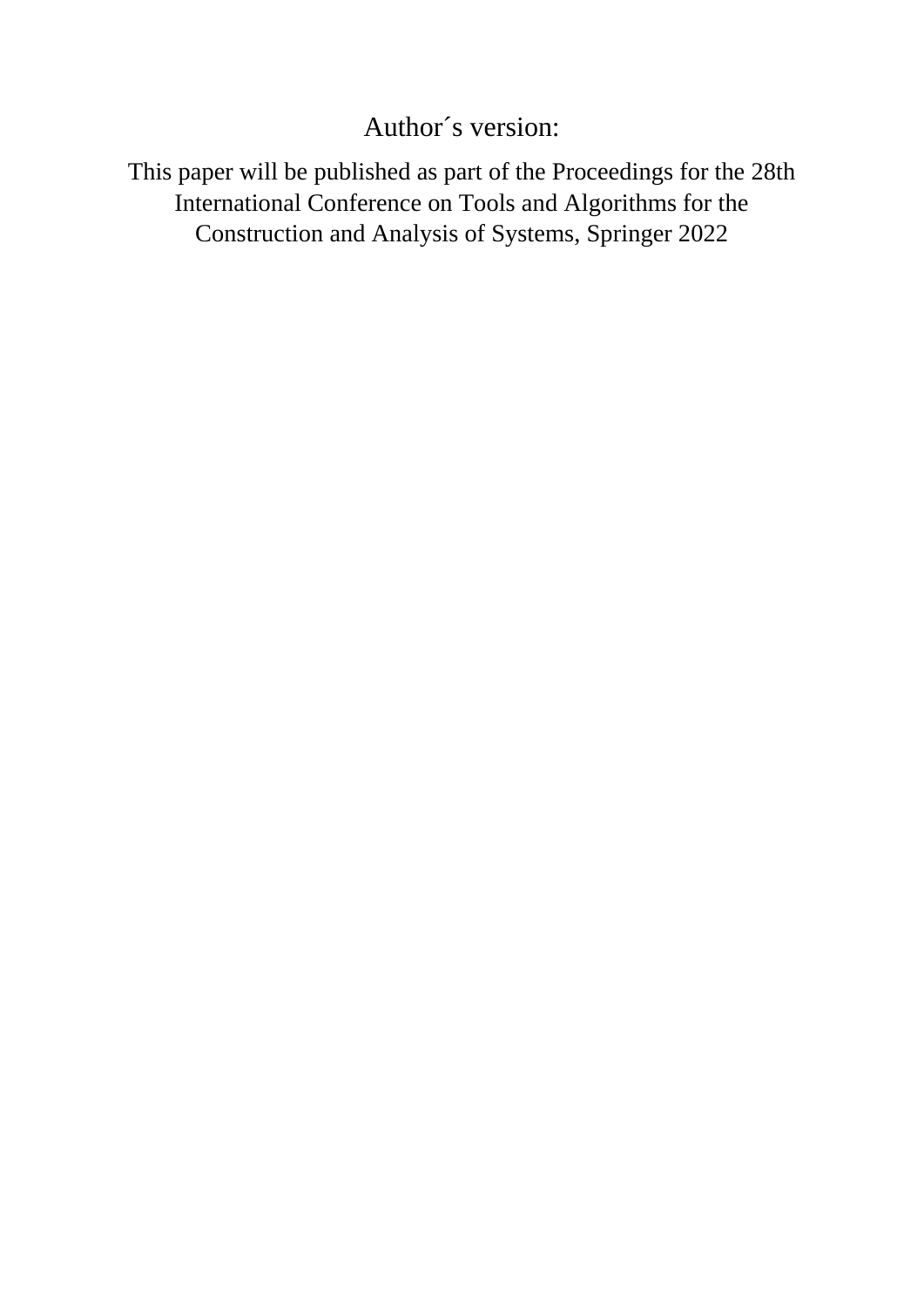# **A Sorted Datalog Hammer for Supervisor Verification Conditions Modulo Simple Linear Arithmetic**

Martin Bromberger $^{1}$  ( $\boxtimes$ ), Irina Dragoste $^{2}$ , Rasha Faqeh $^{2}$ , Christof Fetzer $^{2}$ , Larry González $^{2}$ , Markus Krötzsch<sup>2</sup>, Maximilian Marx<sup>2</sup>, Harish K Murali<sup>1,3</sup>, and Christoph Weidenbach<sup>1</sup>

<sup>1</sup> Max Planck Institute for Informatics, Saarland Informatics Campus, Saarbrücken, Germany {mbromber, weidenb}@mpi-inf.mpg.de <sup>2</sup> TU Dresden, Dresden, Germany <sup>3</sup> IIITDM Kancheepuram, Chennai, India

**Abstract.** In a previous paper, we have shown that clause sets belonging to the Horn Bernays-Schönfinkel fragment over simple linear real arithmetic (HBS(SLR)) can be translated into HBS clause sets over a finite set of first-order constants. The translation preserves validity and satisfiability and it is still applicable if we extend our input with positive universally or existentially quantified verification conditions (conjectures). We call this translation a Datalog hammer. The combination of its implementation in SPASS-SPL with the Datalog reasoner VLog establishes an effective way of deciding verification conditions in the Horn fragment. We verify supervisor code for two examples: a lane change assistant in a car and an electronic control unit of a supercharged combustion engine. In this paper, we improve our Datalog hammer in several ways: we generalize it to mixed real-integer arithmetic and finite first-order sorts; we extend the class of acceptable inequalities beyond variable bounds and positively grounded inequalities; and we significantly reduce the size of the hammer output by a soft typing discipline. We call the result the sorted Datalog hammer. It not only allows us to handle more complex supervisor code and to model already considered supervisor code more concisely, but it also improves our performance on real world benchmark examples. Finally, we replace the before file-based interface between SPASS-SPL and VLog by a close coupling resulting in a single executable binary.

# **1 Introduction**

Modern dynamic dependable systems (e.g., autonomous driving) continuously update software components to fix bugs and to introduce new features. However, the safety requirement of such systems demands software to be safety certified before it can be used, which is typically a lengthy process that hinders the dynamic update of software. We adapt the *continuous certification* approach [\[17\]](#page-21-0) for variants of safety critical software components using a *supervisor* that guarantees important aspects through *challenging*, see Fig. [1.](#page-2-0) Specifically, multiple processing units run in parallel – *certified* and *updated not-certified* variants that produce output as *suggestions* and *explications*. The supervisor compares the behavior of variants and analyses their explications. The supervisor itself consists of a rather small set of rules that can be automatically verified and run by a reasoner such as SPASS-SPL. In this paper we concentrate on the further development of our verification approach through the sorted Datalog hammer.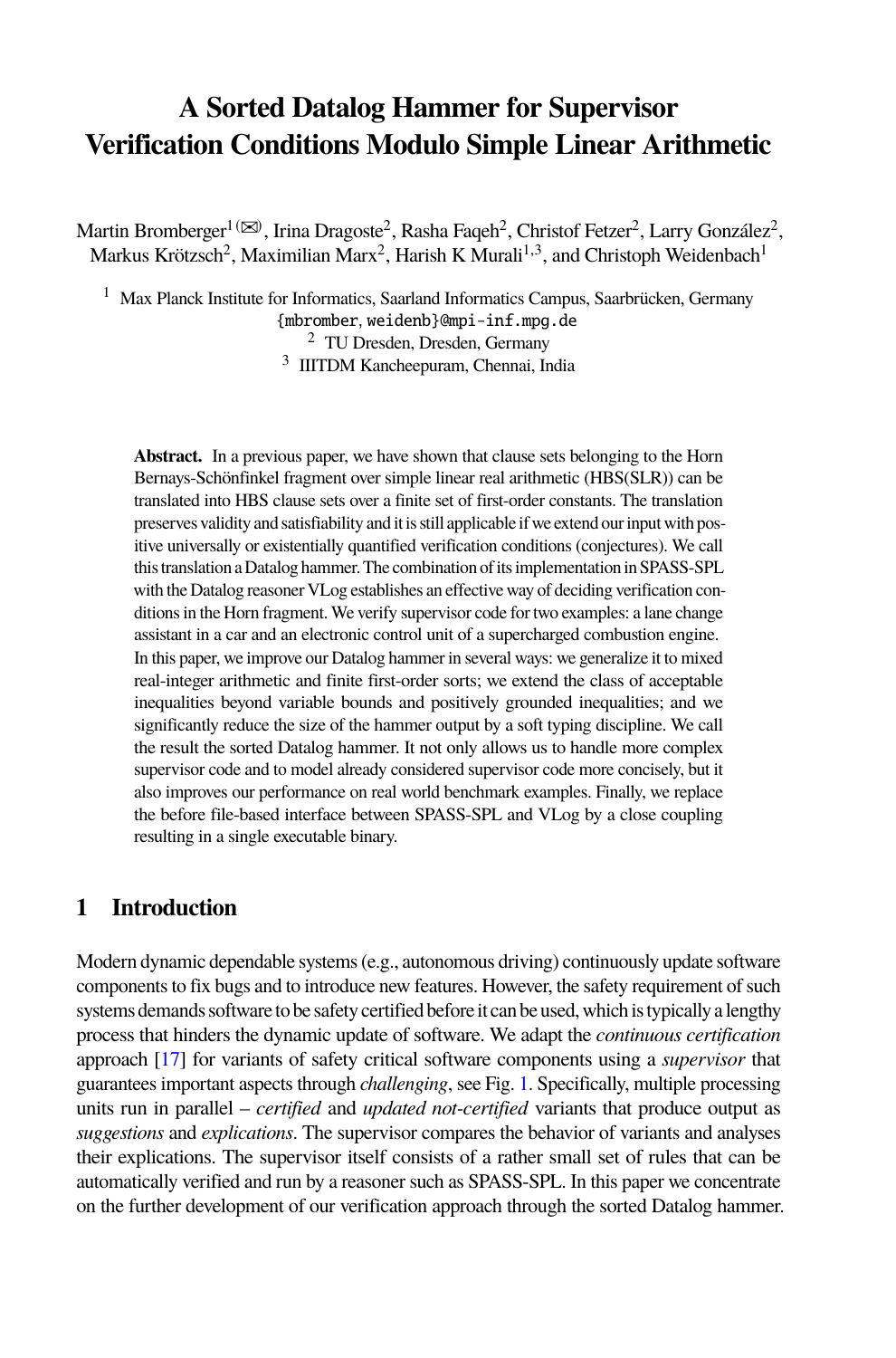

<span id="page-2-0"></span>**Fig. 1.** The supervisor architecture.

While supervisor safety conditions formalized as existentially quantified properties can often already be automatically verified, conjectures about invariants requiring universally quantified properties are a further challenge. Analogous to the Sledgehammer project [\[8\]](#page-20-0) of Isabelle [\[31\]](#page-21-1) that translates higher-order logic conjectures to first-order logic (modulo theories) conjectures, our sorted Datalog hammer translates first-order Horn logic modulo arithmetic conjectures into pure Datalog programs, which is equivalent to the Horn Bernays-Schönfinkel clause fragment, called HBS.

More concretely, the underlying logic for both formalizing supervisor behavior and formulating conjectures is the hierarchic combination of the Horn Bernays-Schönfinkel fragment with linear arithmetic, HBS(LA), also called *Superlog* for Supervisor Effective Reasoning Logics [\[17\]](#page-21-0). Satisfiability of BS(LA) clause sets is undecidable [\[15](#page-20-1)[,23\]](#page-21-2), in general, however, the restriction to simple linear arithmetic BS(SLA) yields a decidable fragment [\[19](#page-21-3)[,22\]](#page-21-4).

Inspired by the test point method for quantifier elimination in arithmetic [\[27\]](#page-21-5) we show that instantiation with a finite number of values is sufficient to decide whether a universal or existential conjecture is a consequence of a BS(SLA) clause set.

In this paper, we improve our Datalog hammer [\[11\]](#page-20-2) for HBS(SLA) in three directions. First, we modify our Datalog hammer so it also accepts other sorts for variables besides reals: the integers and arbitrarily many finite first-order sorts  $\mathcal{F}_i$ . Each non-arithmetic sort has a predefined finite domain corresponding to a set of constants  $\mathbb{F}_i$  for  $\mathcal{F}_i$  in our signature. Second, we modify our Datalog hammer so it also accepts more general inequalities than simple linear arithmetic allows (but only under certain conditions). In [\[11\]](#page-20-2), we have already started in this direction by extending the input logic from pure HBS(SLA) to pure positively grounded HBS(SLA). Here we establish a soft typing discipline by efficiently approximating potential values occurring at predicate argument positions of all derivable facts. Third, we modify the test-point scheme that is the basis of our Datalog hammer so it can exploit the fact that not all all inequalities are connected to all predicate argument positions.

Our modifications have three major advantages: first of all, they allow us to express supervisor code for our previous use cases more elegantly and without any additional preprocessing. Second of all, they allow us to formalize supervisor code that would have been out of scope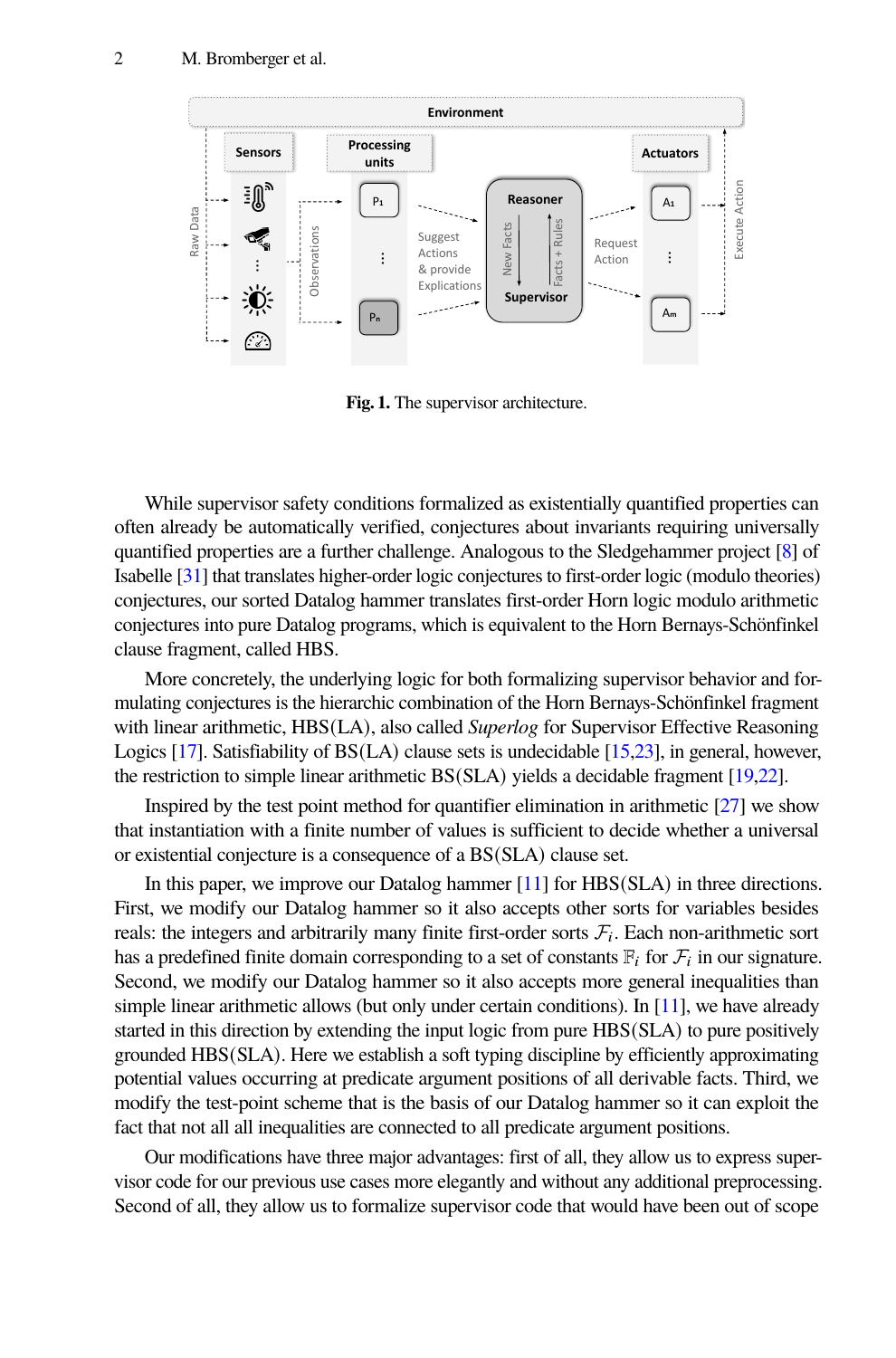of the logic before. Finally, they reduce the number of required test points, which leads to smaller transformed formulas that can be solved in much less time.

For our experiments of the test point approach we consider again two case studies. First, verification conditions for a supervisor taking care of multiple software variants of a lane change assistant. Second, verification conditions for a supervisor of a supercharged combustion engine, also called an ECU for Electronical Control Unit. The supervisors in both cases are formulated by BS(SLA) Horn clauses. Via our test point technique they are translated together with the verification conditions to Datalog [\[1\]](#page-20-3) (HBS). The translation is implemented in our Superlog reasoner SPASS-SPL. The resulting Datalog clause set is eventually explored by the Datalog engine VLog [\[13\]](#page-20-4). This hammer constitutes a decision procedure for both universal and existential conjectures. The results of our experiments show that we can verify non-trivial existential and universal conjectures in the range of seconds while state-of-the-art solvers cannot solve all problems in reasonable time, see Section [4.](#page-17-0)

**Related Work:** Reasoning about BS(LA) clause sets is supported by SMT (Satisfiability Modulo Theories) [\[30,](#page-21-6)[29\]](#page-21-7). In general, SMT comprises the combination of a number of theories beyondLAsuch as arrays, lists, strings, or bit vectors.While SMT is a decision procedure for the BS(LA) ground case, universally quantified variables can be considered by instantiation [\[36\]](#page-22-0). Reasoning by instantiation does result in a refutationally complete procedure for BS(SLA), but not in a decision procedure. The Horn fragment HBS(LA) out of BS(LA) is receiving additional attention [\[20](#page-21-8)[,7\]](#page-20-5), because it is well-suited for software analysis and verification. Research in this direction also goes beyond the theory of LA and considers minimal model semantics in addition, but is restricted to existential conjectures. Other research focuses on universal conjectures, but over non-arithmetic theories, e.g., invariant checking for array-based systems [\[14\]](#page-20-6) or considers abstract decidability criteria incomparable with the HBS(LA) class [\[34\]](#page-21-9). Hierarchic superposition [\[3\]](#page-20-7) and Simple Clause Learning over Theories (SCL(T)) [\[12\]](#page-20-8) are both refutationally complete for BS(LA). While SCL(T) can be immediately turned into a decision procedure for even larger fragments than BS(SLA) [\[12\]](#page-20-8), hierarchic superposition needs to be refined to become a decision procedure already because of the Bernays-Schönfinkel part [\[21\]](#page-21-10). Our Datalog hammer translates HBS(SLA) clause sets with both existential and universal conjectures into HBS clause sets which are also subject to first-order theorem proving. Instance generating approaches such as iProver [\[25\]](#page-21-11) are a decision procedure for this fragment, whereas superposition-based [\[3\]](#page-20-7) first-order provers such as E [\[38\]](#page-22-1), SPASS [\[40\]](#page-22-2), Vampire [\[37\]](#page-22-3), have additional mechanisms implemented to decide HBS. In our experiments, Section [4,](#page-17-0) we will discuss the differences between all these approaches on a number of benchmark examples in more detail.

The paper is organized as follows: after a section on preliminaries, Section [2,](#page-3-0) we present the theory of our sorted Datalog hammer in Section [3,](#page-9-0) followed by experiments on real world supervisor verification conditions, Section [4.](#page-17-0) The paper ends with a discussion of the obtained results and directions for future work, Section [5.](#page-19-0) The artifact (including binaries of our tools and all benchmark problems) is available at [\[9\]](#page-20-9). An extended version is available at [\[10\]](#page-20-10) including proofs and pseudo-code algorithms for the presented results.

# <span id="page-3-0"></span>**2 Preliminaries**

We briefly recall the basic logical formalisms and notations we build upon [\[11\]](#page-20-2). Starting point is a standard many-sorted first-order language for BS with *constants* (denoted  $a,b,c$ ), without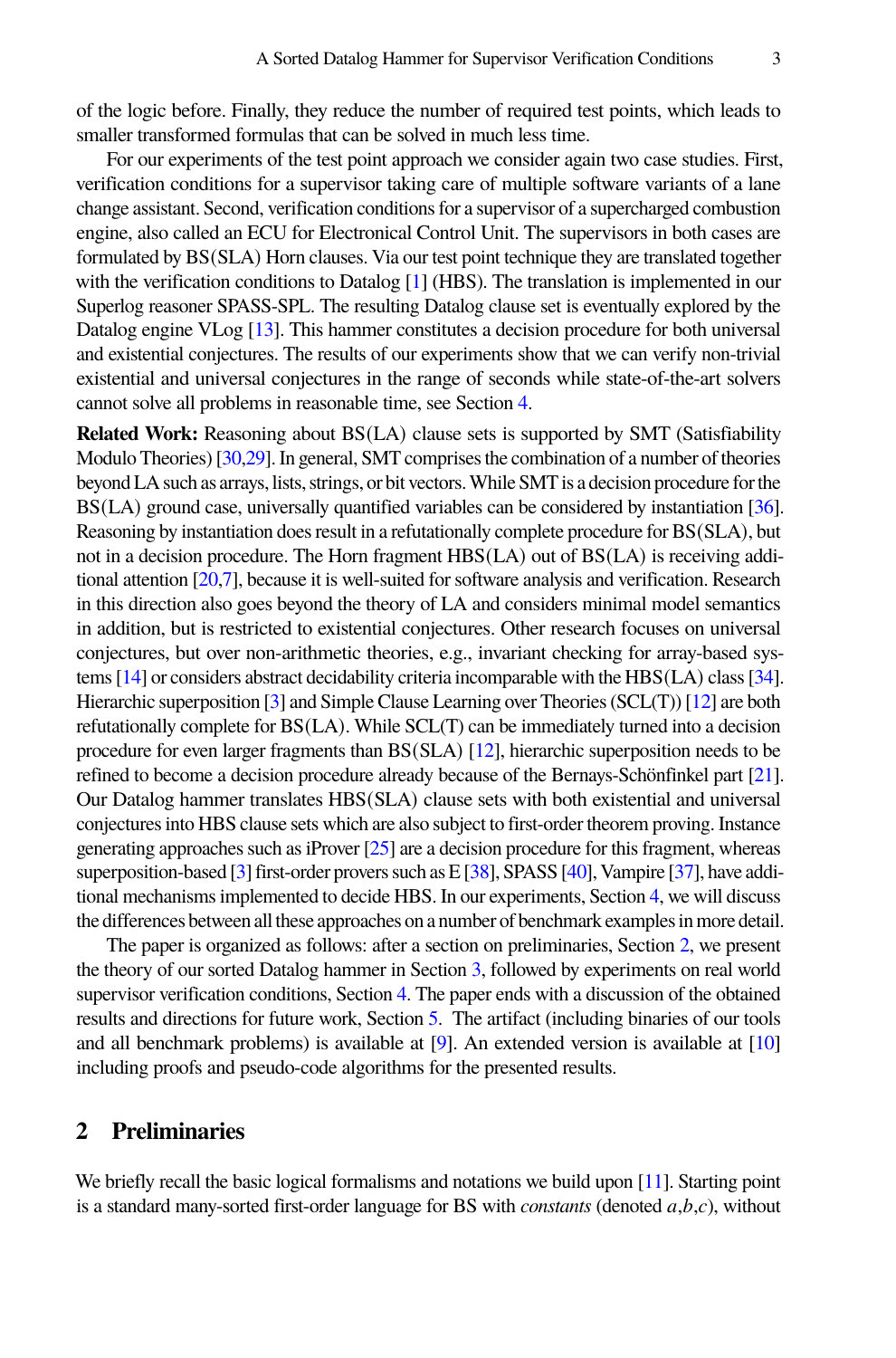non-constant function symbols, *variables* (denoted  $w, x, y, z$ ), and *predicates* (denoted  $P, O, R$ ) of some fixed *arity*. *Terms* (denoted  $t,s$ ) are variables or constants. We write  $\bar{x}$  for a vector of variables,  $\bar{a}$  for a vector of constants, and so on. An *atom* (denoted  $A, B$ ) is an expression  $P(\bar{t})$ for a predicate P of arity n and a term list  $\bar{t}$  of length n. A *positive literal* is an atom A and a *negative literal* is a negated atom  $\neg A$ . We define comp $(A) = \neg A$ , comp $(\neg A) = A$ ,  $|A| = A$ and  $|\neg A| = A$ . Literals are usually denoted  $L, K, H$ .

A *clause* is a disjunction of literals, where all variables are assumed to be universally quantified.  $C, D$  denote clauses, and N denotes a clause set. We write atoms( $X$ ) for the set of atoms in a clause or clause set 𝑋. A clause is *Horn* if it contains at most one positive literal, and a *unit clause* if it has exactly one literal. A clause  $A_1 \vee ... \vee A_n \vee B_1 \vee ... \vee B_m$  can be written as an implication  $B_1 \wedge ... \wedge B_m \rightarrow A_1 \vee ... \vee A_n$ , still omitting universal quantifiers. If Y is a term, formula, or a set thereof, vars $(Y)$  denotes the set of all variables in Y, and Y is *ground* if vars $(Y) = \emptyset$ . A *fact* is a ground unit clause with a positive literal.

**Datalog and the Horn Bernays-Schönfinkel Fragment:** The *Horn case of the Bernays-Schönfinkel fragment* (HBS) comprises all sets of clauses with at most one positive literal. The more general Bernays-Schönfinkel fragment (BS) in first-order logic allows arbitrary *formulas* over atoms, i.e., arbitrary Boolean connectives and leading existential quantifiers. BS formulas can be polynomially transformed into clause sets with common syntactic transformations while preserving satisfiability and all entailments that do not refer to auxiliary constants and predicates introducedinthetransformation [\[32\]](#page-21-12).BStheoriesin our sense are also known as *disjunctive Datalog programs*[\[16\]](#page-21-13), specifically when written as implications. A HBS clause set is also called a *Datalog program*. Datalog is sometimes viewed as a second-order language. We are only interested in query answering, which can equivalently be viewed as first-order entailment or secondorder model checking [\[1\]](#page-20-3). Again, it is common to write clauses as implications in this case.

Two types of *conjectures*, i.e., formulas we want to prove as consequences of a clause set, are of particular interest: *universal* conjectures ∀ $\bar{x}.\phi$  and *existential* conjectures  $\exists \bar{x}.\phi$ , where  $\phi$ is a BS formula that only uses variables in  $\bar{x}$ . We call such a conjecture positive if the formula only uses conjunctions and disjunctions to connect atoms. Positive conjectures are the focus of our Datalog hammer and they have the useful property that they can be transformed to one atom over a fresh predicate symbol by adding some suitable Horn clause definitions to our clause set  $N$  [\[32,](#page-21-12)[11\]](#page-20-2). This is also the reason why we assume for the rest of the paper that all relevant universal conjectures have the form  $\forall \bar{x}.P(\bar{x})$  and existential conjectures the form  $\exists \bar{x}.P(\bar{x})$ .

A *substitution*  $\sigma$  is a function from variables to terms with a finite domain dom( $\sigma$ ) = {x |  $x\sigma \neq x$ } and codomain codom $(\sigma) = \{x\sigma | x \in \text{dom}(\sigma)\}\.$  We denote substitutions by  $\sigma, \delta, \rho$ . The application of substitutions is often written postfix, as in  $x\sigma$ , and is homomorphically extended to terms, atoms, literals, clauses, and quantifier-free formulas. A substitution  $\sigma$  is *ground* if codom( $\sigma$ ) is ground. Let Y denote some term, literal, clause, or clause set.  $\sigma$  is a *grounding* for Y if  $Y\sigma$  is ground, and  $Y\sigma$  is a *ground instance* of Y in this case. We denote by gnd(Y) the set of all ground instances of Y, and by  $\text{gnd}_B(Y)$  the set of all ground instances over a given set of constants B. The *most general unifier* mgu( $Z_1$ , $Z_2$ ) of two terms/atoms/literals  $Z_1$  and  $Z_2$  is defined as usual, and we assume that it does not introduce fresh variables and is idempotent.

We assume a standard many-sorted first-order logic model theory, and write  $A \models \phi$  if an interpretation A satisfies a first-order formula  $\phi$ . A formula  $\psi$  is a logical consequence of  $\phi$ , written  $\phi \models \psi$ , if  $\mathcal{A} \models \psi$  for all  $\mathcal{A}$  such that  $\mathcal{A} \models \phi$ . Sets of clauses are semantically treated as conjunctions of clauses with all variables quantified universally.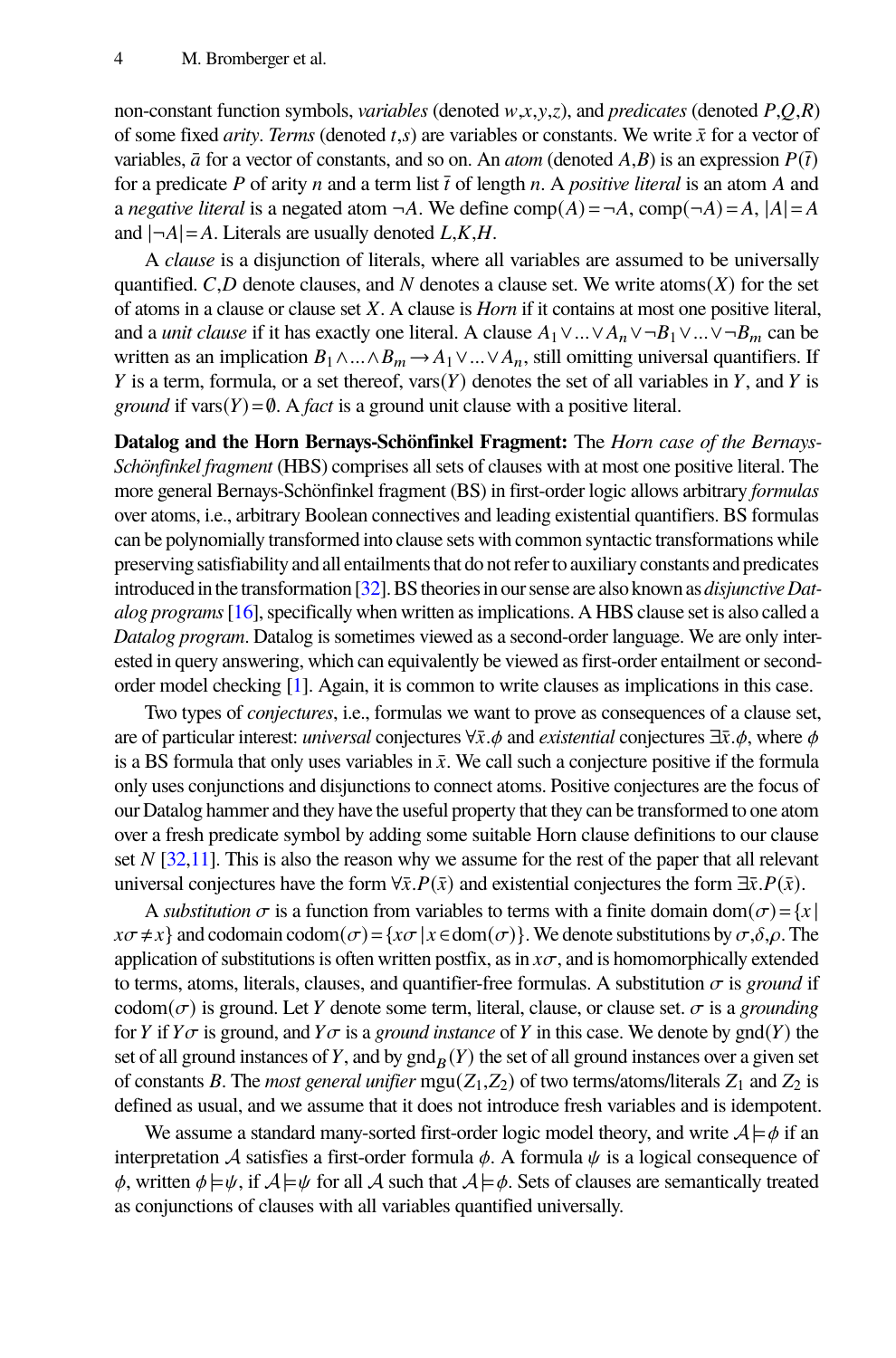BS **with Linear Arithmetic:** The extension of BS with linear arithmetic both over real and integer variables, BS(LA), is the basis for the formalisms studied in this paper. We extend the standard *many-sorted* first-order logic with finitely many first-order sorts  $\mathcal{F}_i$  and with two arithmetic sorts  $R$  for the real numbers and  $\mathcal Z$  for the integer numbers. The sort  $\mathcal Z$  is a *subsort* of R. Given a clause set N, the interpretations A of our sorts are fixed:  $\mathbb{R}^{\mathcal{A}} = \mathbb{R}$ ,  $\mathcal{Z}^{\mathcal{A}} = \mathbb{Z}$ , and  $\mathcal{F}^{\mathcal{A}}_i = \mathbb{F}_i$ , i.e., a first-order sort interpretation  $\mathbb{F}_i$  consists of the set of constants in  $N$  belonging to that sort, or a single constant out of the signature if no such constant occurs. Note that this is not a deviation from standard semantics in our context as for the arithmetic part the canonical domain is considered and for the first-order sorts BS has the finite model property over the occurring constants which is sufficent for refutation-based reasoning. This way first-order constants are distinct values.

Constant symbols, arithmetic function symbols, variables, and predicates are uniquely declared together with *sort* expressions. The unique sort of a constant symbol, variable, predicate, or term is denoted by the function  $sort(Y)$  and we assume all terms, atoms, and formulas to be well-sorted. The sort of predicate  $P$ 's argument position i is denoted by sort( $P$ ,i). For arithmetic function symbols we consider the minimal sort with respect to the subsort relation between  $R$  and  $Z$ . Eventually, we don't consider arithmetic functions here, so the subsort relationship boils down to substitute an integer sort variable or number for a real sort variable.

We assume *pure* input clause sets, which means the only constants of sort  $\mathcal R$  or  $\mathcal Z$  are numbers. This means the only constants that we do allow are integer numbers  $c \in \mathbb{Z}$  and the constants defining our finite first-order sorts  $\mathcal{F}_i$ . Satisfiability of pure BS(LA) clause sets is semi-decidable, e.g., using *hierarchic superposition* [\[3\]](#page-20-7) or *SCL(T)* [\[12\]](#page-20-8). Impure BS(LA) is no longer compact and satisfiability becomes undecidable, but it can be made decidable when restricting to ground clause sets [\[18\]](#page-21-14).

All arithmetic predicates and functions are interpreted in the usual way. An interpretation of  $BS(LA)$  coincides with  $A<sup>LA</sup>$  on arithmetic predicates and functions, and freely interprets free predicates. For pure clause sets this is well-defined [\[3\]](#page-20-7). Logical satisfaction and entailment is defined as usual, and uses similar notation as for BS.

<span id="page-5-1"></span>*Example 1.* The following BS(LA) clause from our ECU case study compares the values of engine speed (Rpm) and pressure (KPa) with entries in an ignition table (IgnTable) to derive the basis of the current ignition value (IgnDeg1):

<span id="page-5-0"></span>
$$
x_1 < 0 \lor x_1 \ge 13 \lor x_2 < 880 \lor x_2 \ge 1100 \lor \neg \text{KPa}(x_3, x_1) \lor \n\neg \text{Rpm}(x_4, x_2) \lor \neg \text{IgnTable}(0, 13,880, 1100, z) \lor \text{IgnDeg1}(x_3, x_4, x_1, x_2, z)
$$
\n(1)

Terms of the two arithmetic sorts are constructed from a set  $X$  of *variables*, the set of integer constants  $c \in \mathbb{Z}$ , and binary function symbols + and – (written infix). Atoms in BS(LA) are either *first-order atoms* (e.g., IgnTable(0,13,880,1100,z)) or *(linear) arithmetic atoms* (e.g.,  $x_2$  < 880). Arithmetic atoms may use the predicates  $\leq, \leq, \neq, =, >, \geq$ , which are written infix and have the expected fixed interpretation. Predicates used in first-order atoms are called *free*. *First-order literals* and related notation is defined as before. *Arithmetic literals* coincide with arithmetic atoms, since the arithmetic predicates are closed under negation, e.g.,  $\neg (x_2 \ge 1100) \equiv x_2 < 1100$ .

BS(LA) clauses and conjectures are defined as for BS but using BS(LA) atoms. We often write Horn clauses in the form  $\Lambda \parallel \Delta \rightarrow H$  where  $\Delta$  is a multiset of free first-order atoms, H is either a first-order atom or  $\perp$ , and  $\Lambda$  is a multiset of LA atoms. The semantics of a clause in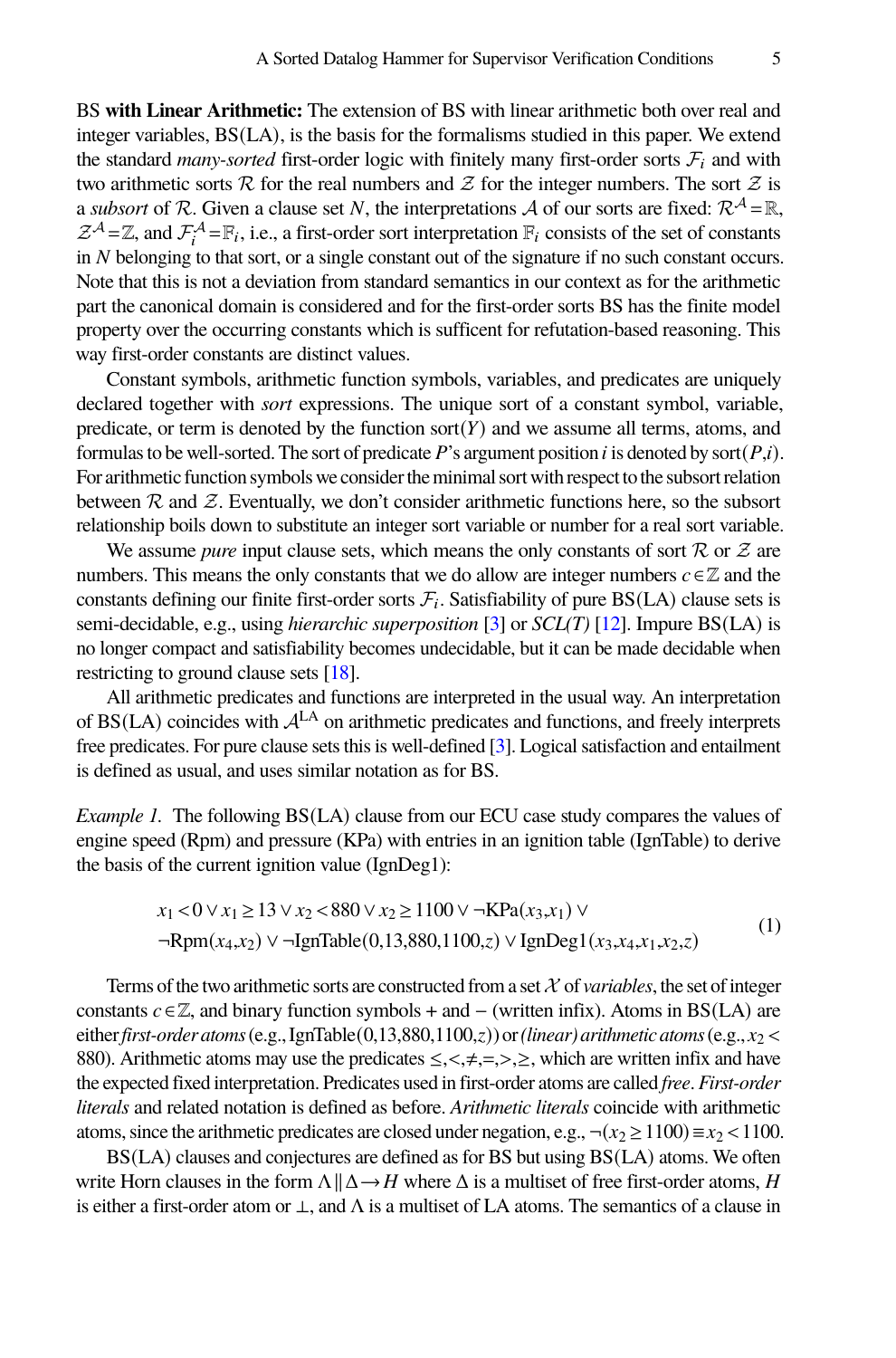the form  $\Lambda \| \Delta \to H$  is  $\bigvee_{\lambda \in \Lambda} \neg \lambda \vee \bigvee_{A \in \Delta} \neg A \vee H$ , e.g., the clause  $x > 1 \vee y \neq 5 \vee \neg Q(x) \vee R(x, y)$ is also written  $x \le 1, y = 5||Q(x) \rightarrow R(x, y)$ .

A clause or clause set is *abstracted* if its first-order literals contain only variables or first-order constants. Every clause  $C$  is equivalent to an abstracted clause that is obtained by replacing each non-variable arithmetic term  $t$  that occurs in a first-order atom by a fresh variable x while adding an arithmetic atom  $x \neq t$  to C. We asssume abstracted clauses for theory development, but we prefer non-abstracted clauses in examples for readability,e.g., a fact  $P(3,5)$  is considered in the development of the theory as the clause  $x=3, x=5 \implies P(x,y)$ , this is important when collecting the necessary test points. Moreover, we assume that all variables in the theory part of a clause also appear in the first order part, i.e., vars( $\Lambda$ )  $\subseteq$  vars( $\Delta \rightarrow H$ ) for every clause  $\Lambda \parallel \Delta \rightarrow H$ . If this is not the case for x in  $\Lambda \parallel \Delta \rightarrow H$ , then we can easily fix this by first introducing a fresh unary predicate  $Q$  over the sort $(x)$ , then adding the literal  $Q(x)$  to  $\Delta$ , and finally adding a clause  $\parallel \rightarrow Q(x)$  to our clause set. Alternatively, x could be eliminated by LA variable elimintation in our context, however this results in a worst case exponential blow up in size. This restriction is necessary because we base all our computations for the test-point scheme on predicate argument positions and would not get any test points for variables that are not connected to any predicate argument positions.

**Simpler Forms of Linear Arithmetic:** The main logic studied in this paper is obtained by restricting HBS(LA) to a simpler form of linear arithmetic. We first introduce a simpler logic HBS(SLA) as a well-known fragment of HBS(LA) for which satisfiability is decidable [\[19](#page-21-3)[,22\]](#page-21-4), and later present the generalization HBS(LA)PA of this formalism that we will use.

**Definition 2.** *The* Horn Bernays-Schönfinkel fragment over simple linear arithmetic, HBS(SLA), *is a subset of* HBS(LA) *where all arithmetic atoms are of the form x* <sup>*s*</sup> *or d* ∢*c*, *such that*  $c \in \mathbb{Z}$ , *d* is a (possibly free) constant,  $x \in \mathcal{X}$ , and  $\leq \leq \leq, \leq, \neq, \geq, \geq$ }.

Please note that HBS(SLA) clause sets may be unpure due to free first-order constants of an arithmetic sort. Studying unpure fragments is beyond the scope of this paper but they show up in applications as well.

<span id="page-6-1"></span>*Example 3.* The ECU use case leads to HBS(LA) clauses such as

<span id="page-6-0"></span>
$$
x_1 < y_1 \lor x_1 \ge y_2 \lor x_2 < y_3 \lor x_2 \ge y_4 \lor \neg \text{KPa}(x_3, x_1) \lor \neg \text{Rpm}(x_4, x_2) \lor \neg \text{IgnTable}(y_1, y_2, y_3, y_4, z) \lor \text{IgnDeg1}(x_3, x_4, x_1, x_2, z).
$$
 (2)

This clause is not in HBS(SLA), e.g., since  $x_1 > x_5$  is not allowed in BS(SLA). However, clause [\(1\)](#page-5-0) of Example [1](#page-5-1) is a  $BS(SLA)$  clause that is an instance of [\(2\)](#page-6-0), obtained by the substitution  $\{y_1 \mapsto 0, y_2 \mapsto 13, y_3 \mapsto 880, y_4 \mapsto 1100\}$ . This grounding will eventually be obtained by resolution on the IgnTable predicate, because it occurs only positively in ground unit facts.

Example [3](#page-6-1) shows that HBS(SLA) clauses can sometimes be obtained by instantiation. In fact, for the satisfiability of an HBS(LA) clause set N only those instances of clauses ( $\Lambda \parallel \Delta \rightarrow$  $H$ ) $\sigma$  are *relevant*, for which we can actually derive all ground facts  $A \in \Delta \sigma$  by resolution from  $N$ . If A cannot be derived from  $N$  and  $N$  is satisfiable, then there always exists a satisfying interpretation A that interprets A as false (and thus  $(\Lambda \| \Delta \rightarrow H)\sigma$  as true). Moreover, if those relevant instances can be simplified to HBS(SLA) clauses, then it is possible to extend almost all HBS(SLA) techniques (including our Datalog hammer) to those HBS(LA) clause sets.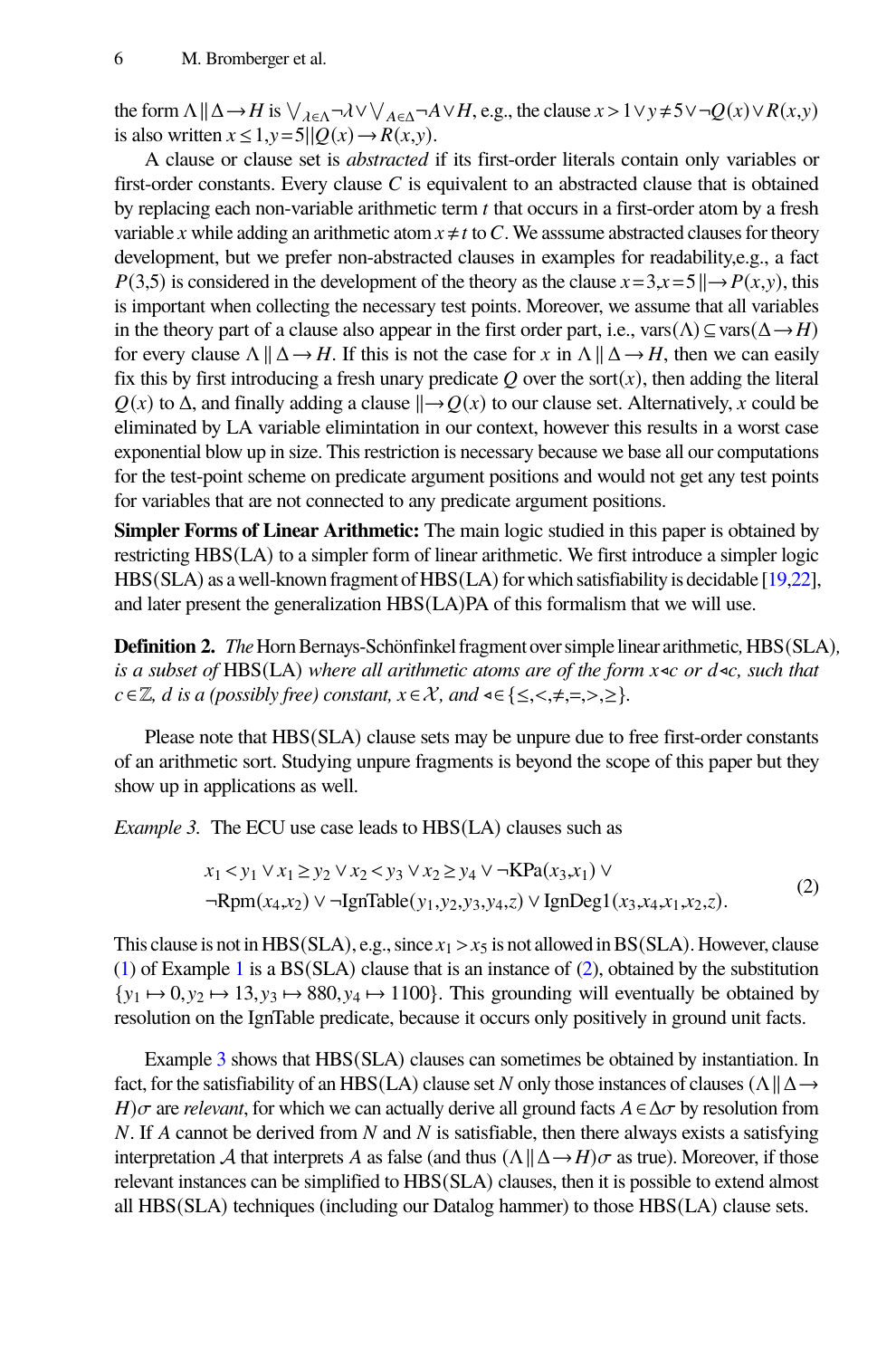In our case resolution means *hierarchic unit resolution*: given a clause  $\Lambda_1 || L, \Delta \rightarrow H$  and a unit clause  $\Lambda_2 \parallel \rightarrow K$  with  $\sigma = \text{mgu}(L,K)$ , their *hierarchic resolvent* is  $(\Lambda_1, \Lambda_2 \parallel \Delta \rightarrow H)\sigma$ . A fact  $P(\bar{a})$  is *derivable* from a pure set of HBS(LA) clauses N if there exists a clause  $\Lambda \rightarrow P(\bar{t})$  that (i) is the result of a sequence of unit resolution steps from the clauses in N and (ii) has a grounding  $\sigma$  such that  $P(\bar{t})\sigma = P(\bar{a})$  and  $\Lambda\sigma$  evaluates to true. If N is satisfiable, then this means that any fact  $P(\bar{a})$  derivable from N is true in all satisfiable interpretations of N, i.e.,  $N \models P(\bar{a})$ . We denote the *set of derivable facts* for a predicate P from N by dfacts( $P, N$ ). A *refutation* is the sequence of resolution steps that produces a clause  $\Lambda \parallel \rightarrow \perp$  with  $\mathcal{A}^{LA} \models \Lambda \delta$ for some grounding  $\delta$ . *Hierarchic unit resolution* is sound and refutationally complete for pure  $HBS(LA)$ , since every set N of pure  $HBS(LA)$  clauses N is *sufficiently complete* [\[3\]](#page-20-7), and hence *hierarchic superposition* is sound and refutationally complete for N [\[3,](#page-20-7)[6\]](#page-20-11).

So naturally if all derivable facts of a predicate  $P$  already appear in  $N$ , then only those instances of clauses can be relevant whose occurrences of  $P$  match those facts (i.e., can be resolved with them). We call predicates with this property positively grounded:

**Definition 4 (Positively Grounded Predicate [\[11\]](#page-20-2)).** *Let* 𝑁 *be a set of* HBS(LA) *clauses. A free first-order predicate P is a positively grounded predicate in N if all positive occurrences of P* in *N* are in ground unit clauses (also called facts).

**Definition 5 (Positively Grounded** HBS(SLA)**:** HBS(SLA)P [\[11\]](#page-20-2)). *An* HBS(*LA*) *clause set N is out of the fragment* positively grounded HBS(SLA) (HBS(SLA) P) *if we can transform* 𝑁 *into an* HBS(SLA) *clause set* 𝑁 <sup>0</sup> *by first resolving away all negative occurrences of positively grounded predicates* P in N, *simplifying the thus instantiated* LA *atoms, and finally eliminating all clauses where those predicates occur negatively.*

As mentioned before, if all relevant instances of an HBS(LA) clause set can be simplified to HBS(SLA) clauses, then it is possible to extend almost all HBS(SLA) techniques (including our Datalog hammer) to those clause sets. HBS(SLA)P clause sets have this property and this is the reason, why we managed to extend our Datalog hammer to pure HBS(SLA)P clause sets in [\[11\]](#page-20-2). For instance, the set  $N = {P(1), P(2), Q(0), (x \le y+z \parallel P(y), Q(z) \rightarrow R(x,y))}$  is an HBS(LA) clause set, but not an HBS(SLA) clause set due to the inequality  $x \leq y + z$ . Note, however, that the predicates  $P$  and  $Q$  are positively grounded, the only positive occurrences of  $P$ and Q are the facts  $P(1)$ ,  $P(2)$ , and  $Q(0)$ . If we resolve with the facts for P and Q and simplify, then we get the clause set  $N' = \{P(1), P(2), Q(0), (x \le 1 \mid \rightarrow R(x,1)), (x \le 2 \mid \rightarrow R(x,2))\}$ , which does now belong to HBS( $SLA$ ). This means N is a positively grounded HBS( $SLA$ ) clause set and our Datalog hammer can still handle it.

Positively grounded predicates are only one way to filter out irrelevant clause instances. As part of our improvements, we define in Section [3](#page-9-0) a new logic called approximately grounded HBS(SLA) (HBS(SLA)PA) that is an extension of HBS(SLA)P and serves as the new input logic of our sorted Datalog hammer.

**Test-Point Schemes and Functions** The Datalog hammer in [\[11\]](#page-20-2) is based on the following idea: For any pure  $HBS(SLA)$  clause set  $N$  that is unsatisfiable, we only need to look at the instances  $\text{gnd}_B(N)$  of N over finitely many test points B to construct a refutation. Symmetrically, if  $N$  is satisfiable, then we can extrapolate a satisfying interpretation for  $N$ from a satisfying interpretation for gnd $_B(N)$ . If we can compute such a set of test points B for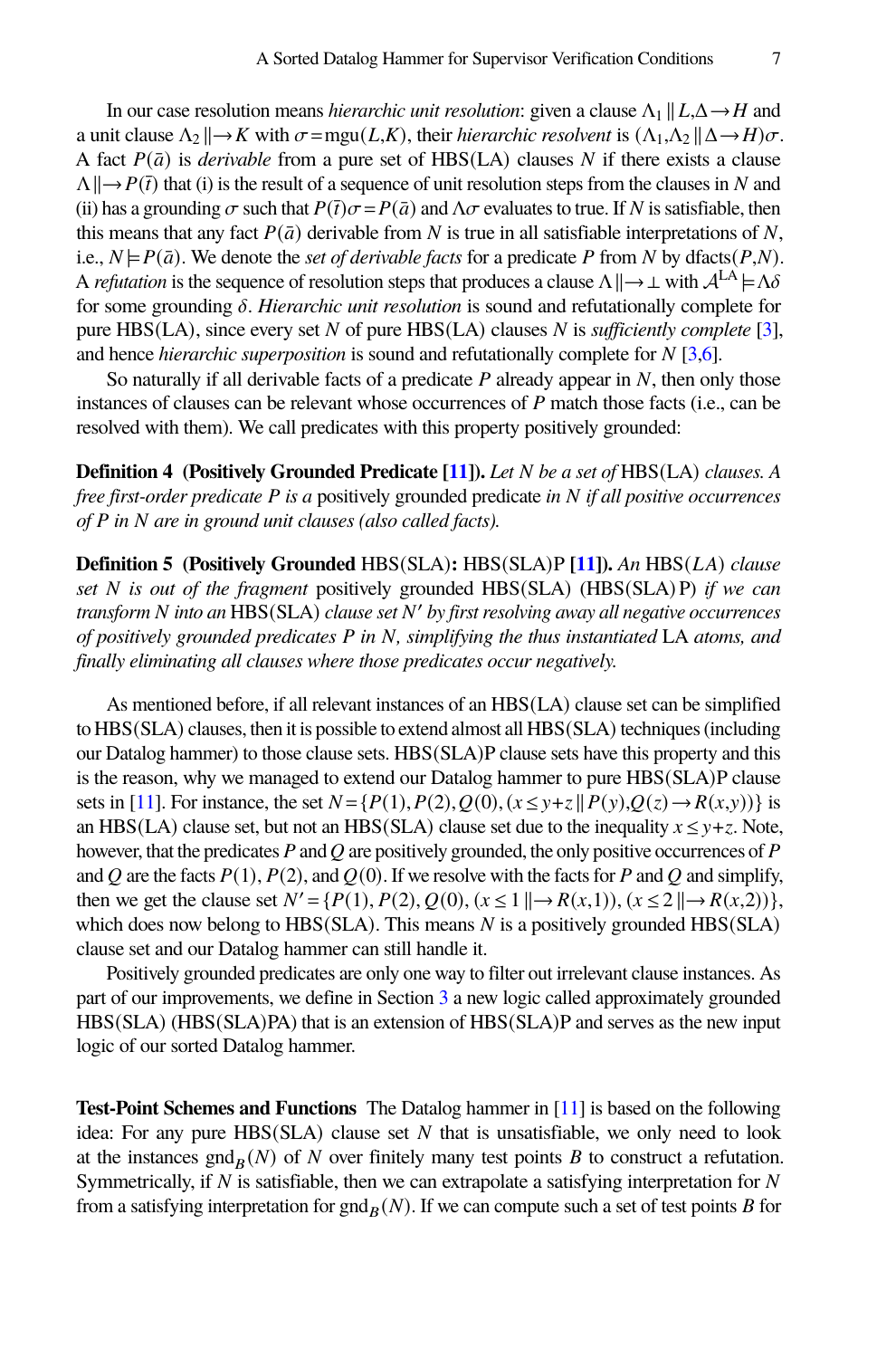a clause set  $N$ , then we can transform the clause set into an equisatisfiable Datalog program. There exist similar properties for universal/existential conjectures. A *test-point scheme* is an algorithm that can compute such a set of test points  $B$  for any HBS(SLA) clause set  $N$  and any conjecture  $N \models Q\bar{x}.P(\bar{x})$  with  $Q \in \{\exists, \forall\}.$ 

The test-point scheme used by our original Datalog hammer computes the same set of test points for all variables and predicate argument positions. This has several disadvantages: (i) it cannot handle variables with different sorts and (ii) it often selects too many test points (per argument position) because it cannot recognize which inequalities and which argument positions are connected. The goal of this paper is to resolve these issues. However, this also means that we have to assign different test-point sets to different predicate argument positions. We do this with so-called test-point functions.

A *test-point function* (tp-function)  $\beta$  is a function that assigns to some argument positions i of some predicates P a set of test points  $\beta(P,i)$ . An argument position  $(P,i)$  is assigned a set of test points if  $\beta(P,i) \subseteq \text{sort}(P,i)^{\mathcal{A}}$  and otherwise  $\beta(P,i) = \bot$ . A test-point function  $\beta$  is *total* if all argument positions  $(P,i)$  are assigned, i.e.,  $\beta(P,i) \neq \bot$ .

A variable x of a clause  $\Lambda \parallel \Delta \rightarrow H$  occurs in an argument position  $(P,i)$  if  $(P,i) \in$ depend( $x, \Lambda \parallel \Delta \rightarrow H$ ), where depend( $x, Y$ ) = {( $P, i$ ) |  $P(\overline{i}) \in \text{atoms}(Y)$  and  $t_i = x$ }. Similarly, a variable x of an atom  $Q(\bar{t})$  occurs in an argument position  $(Q,i)$  if  $(Q,i) \in \text{depend}(x,Q(\bar{t}))$ . A substitution  $\sigma$  for a clause Y or atom Y is a *well-typed instance* over a tp-function  $\beta$  if it guarantees for each variable x that  $x\sigma$  is an element of sort $(x)^{\mathcal{A}}$  and part of every test-point set (i.e.,  $x\sigma \in \beta(P,i)$ ) of every argument position  $(P,i)$  it occurs in (i.e.,  $(P,i) \in \text{depend}(x,Y)$ ) and that is assigned a test-point set by  $\beta$  (i.e.,  $\beta(P,i) \neq \bot$ ). To abbreviate this, we define a set wti $(x, Y, \beta)$ that contains all values with which a variable can fulfill the above condition, i.e., wti $(x, Y, \beta)$  = sort $(x)$ <sup>A</sup>  $\cap$  ( $\bigcap_{(P,i) \in \text{depend}(x,Y)}$  and  $\beta(P,i) \neq \beta(P,i)$ ). Following this definition, we denote by wtis $_{\beta}(Y)$  the *set of all well-typed instances* for a clause/atom Y over the tp-function  $\beta$ , or formally: wtis $_\beta(Y) = \{ \sigma \mid \forall x \in \text{vars}(Y) . (x\sigma) \in \text{wti}(x, Y, \beta) \}$ . With the function gnd<sub> $\beta$ </sub>, we denote the set of all well-typed ground instances of a clause/atom Y over the tp-function  $\beta$ , i.e.,  $\text{gnd}_{\beta}(Y)$  =  $\{Y\sigma \mid \sigma \in \text{wtis}_{\beta}(Y)\}\,$ , or a set of clauses N, i.e.,  $\text{gnd}_{\beta}(N) = \{Y\sigma \mid Y \in N \text{ and } \sigma \in \text{wtis}_{\beta}(Y)\}\.$ 

The most general tp-function, denoted by  $\beta^*$ , assigns each argument position to the interpretation of its sort, i.e.,  $\beta^*(P,i) = \text{sort}(P,i)^{\mathcal{A}}$ . So depending on the sort of  $(P,i)$ , either to R, Z, or one of the  $\mathbb{F}_i$ . A set of clauses N is satisfiable if and only if  $\text{gnd}_{\beta^*}(N)$ , the set of all ground instances of N over the base sorts, is satisfiable. Since  $\beta^*$  is the most general tp-function, we also write  $\text{gnd}(Y)$  for  $\text{gnd}_{\beta^*}(Y)$  and wtis $(Y)$  for wtis $_{\beta^*}(Y)$ .

If we restrict ourselves to test points, then we also only get interpretations over test points and not for the full base sorts. In order to extrapolate an interpretation from test points to their full sorts, we define extrapolation functions (ep-functions)  $\eta$ . An *extrapolation function* (ep-function)  $\eta(P,\bar{a})$  maps an argument vector of test points for predicate P (with  $a_i \in \beta(P,i)$ ) to the subset of sort $(P,1)^{A} \times ... \times$ sort $(P,n)^{A}$  that is supposed to be interpreted the same as  $\bar{a}$ , i.e.,  $P(\bar{a})$  is interpreted as true if and only if  $P(\bar{b})$  with  $\bar{b} \in \eta(P,\bar{a})$  is interpreted as true. By default, any argument vector of test points  $\bar{a}$  for P must also be an element of  $\eta(P,\bar{a})$ , i.e.,  $\bar{a} \in \eta(P, \bar{a})$ . An extrapolation function does not have to be complete for all argument positions, i.e., there may exist argument positions from which we cannot extrapolate to all argument vectors. Formally this means that the actual set of values that can be extrapolated from  $(P,i)$ (i.e.,  $\bigcup_{a_1 \in \beta(P,1)}...\bigcup_{a_n \in \beta(P,n)} \eta(P,\bar{a})$ ) may be a strict subset of sort $(P,1)^\mathcal{A} \times ... \times$ sort $(P,n)^\mathcal{A}$ . For all other values  $\bar{a}$ ,  $P(\bar{a})$  is supposed to be interpreted as false.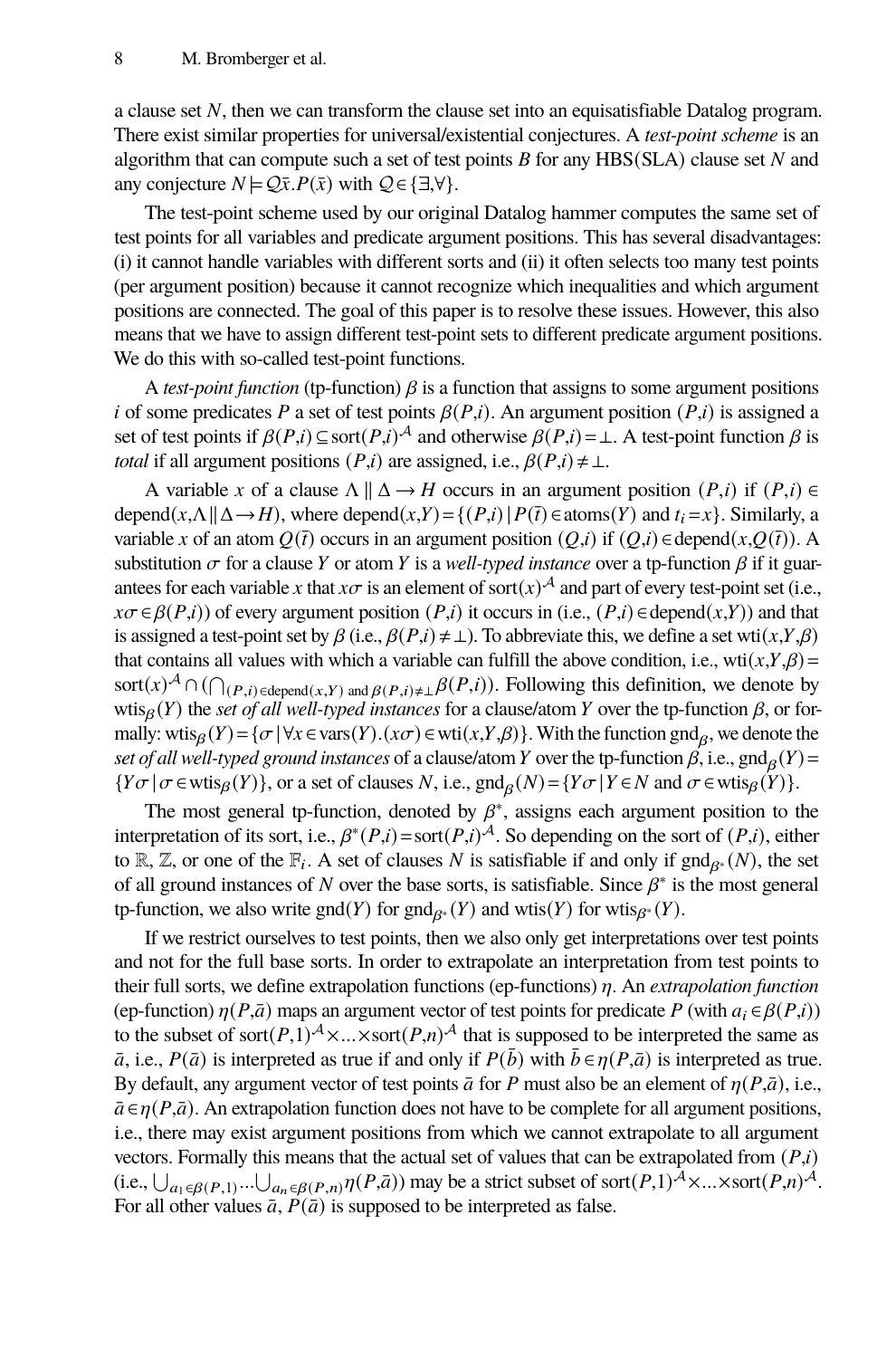**Covering Clause Sets and Conjectures** Our goal is to create total tp-functions that restrict our solution space from the infinite reals and integers to finite sets of test points while still preserving (un)satisfiability. Based on these tp-functions, we are then able to define a Datalog hammer that transforms a clause set belonging to (an extension of) HBS(LA) into an equisatisfiable HBS clause set; even modulo universal and existential conjectures.

To be more precise, we are interested in finite tp-functions (together with matching ep-functions) that cover a clause set N or a conjecture  $N \models \mathcal{Q}\bar{x}.P(\bar{x})$  with  $\mathcal{Q} \in \{\exists, \forall\}$ . A total tp-function  $\beta$  is *finite* if each argument position is assigned to a finite set of test points, i.e.,  $|\beta(P,i)| \in \mathbb{N}$ . A tp-function  $\beta$  *covers a set of clauses* N if  $\text{gnd}_\beta(N)$  is equisatisfiable to N. A tp-function *β covers a universal conjecture*  $\forall \bar{x}.Q(\bar{x})$  over *N* if gnd<sub>β</sub>(*N*)∪*N*<sub>*Q*</sub> is satisfiable if and only if  $N \models \forall \bar{x} . Q(\bar{x})$  is false. Here  $N_Q$  is the set  $\{ \| \text{gnd}_\beta(Q(\bar{x})) \to \bot \}$  if  $\eta$  is complete for Q or the empty set otherwise. A tp-function  $\beta$  *covers an existential conjecture*  $N \models \exists \bar{x} . Q(\bar{x})$ if gnd<sub>β</sub>( $N$ )∪gnd<sub>β</sub>( $\parallel$ Q( $\bar{x}$ ) →  $\perp$ ) is satisfiable if and only if  $N \models \exists \bar{x} . Q(\bar{x})$  is false.

The most general tp-function  $\beta^*$  obviously covers all HBS(LA) clause sets and conjectures because satisfiability of N is defined over  $\text{gnd}_{\beta^*}(N)$ . However,  $\beta^*$  is not finite. The test-point scheme in  $[11]$ , which assigns one finite set of test points B to all variables, also covers clause sets and universal/existential conjectures; at least if we restrict our input to variables over the reals. As mentioned before, the goal of this paper is improve this test-point scheme by assigning different test-point sets to different predicate argument positions.

#### <span id="page-9-0"></span>**3 The Sorted Datalog Hammer**

In this section, we present a transformation that we call the *sorted Datalog hammer*. It transforms any pure HBS(SLA) clause set modulo a conjecture into an HBS clause set. To guide our explanations, we apply each step of the transformation to a simplified example of the electronic control unit use case:

<span id="page-9-1"></span>*Example 6.* An electronic control unit (ECU) of a combustion engine determines actuator operations. For instance, it computes the ignition timings based on a set of input sensors. To this end, it looks up some base factors from static tables and combines them to the actual actuator values through a series of rules.

In our simplified model of an ECU, we only compute one actuator value, the ignition timing, and we only have an engine speed sensor (measuring in Rpm) as our input sensor. Our verification goal, expressed as a universal conjecture, is to confirm, that the ECU computes an ignition timing for all potential input sensor values. Determining completeness of a set of rules, i.e., determining that the rules produce a result for all potential input values, is also our most common application for universal conjectures. The ECU model is encoded as the following pure HBS(LA) clause set  $N:$ 

 $D_1$ : SpeedTable(0,2000,1350),  $D_2$ : SpeedTable(2000,4000,1600),  $D_3$ : SpeedTable(4000,6000,1850),  $D_4$ : SpeedTable(6000,8000,2100),  $C_1:0\leq x_p,x_p<8000$   $\rightarrow$  Speed $(x_p),$  $C_2: x_1 \leq x_p, x_p < x_2 \in \text{Speed}(x_p), \text{SpeedTable}(x_1, x_2, y) \rightarrow \text{lgnDeg}(x_p, y),$  $C_3$ : IgnDeg( $x_p, z$ )  $\rightarrow$  ResArgs( $x_p$ ),  $C_4$ : ResArgs( $x_p$ )  $\rightarrow$ Conj( $x_p$ ),  $C_5: x_p \geq 8000 \, || \rightarrow \text{Conj}(x_p), \quad C_6: x_p < 0 \, || \rightarrow \text{Conj}(x_p),$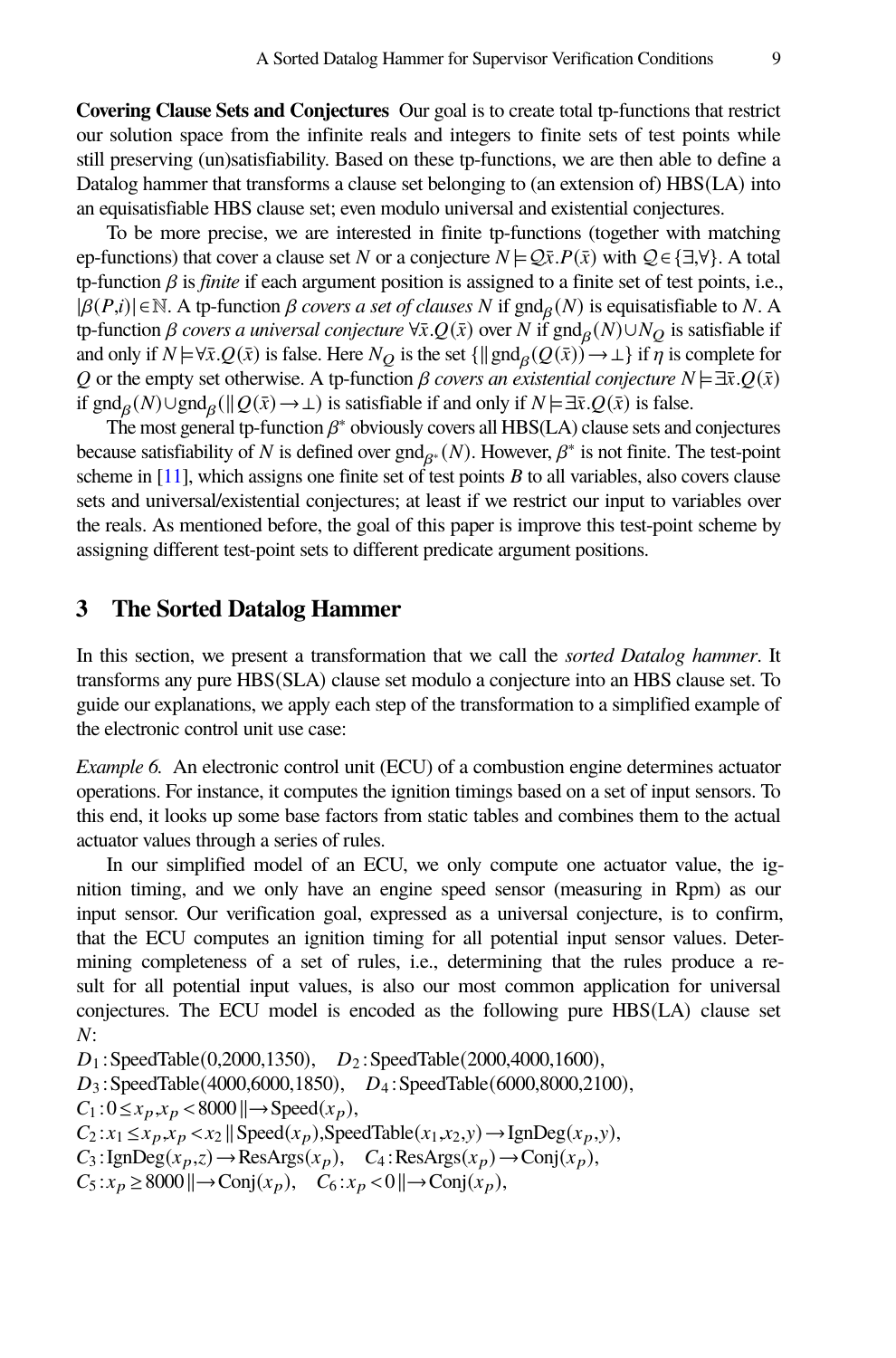In this example all variables are real variables. The clauses  $D_1 - D_4$  are table entries from which we determine the base factor of our ignition time based on the speed. Semantically,  $D_1$ : SpeedTable(0,2000,1350) states that the base ignition time is 13.5° before dead center if the engine speed lies between 0Rpm and 2000Rpm. The clause  $C_1$  produces all possible input sensor values labeled by the predicate Speed. The clause  $C<sub>2</sub>$  determines the ignition timing from the current speed and the table entries. The end result is stored in the predicate IgnDeg( $x_p, z$ ), where z is the resulting ignition timing and  $x_p$  is the speed that led to this result. The clauses  $C_3 - C_6$  are necessary for encoding the verification goal as a universal conjecture over a single atom. In clause  $C_3$ , the return value is removed from the result predicate IgnDeg( $x_n, z$ ) because for the conjecture we only need to know that there is a result and not what the result is. Clause  $C_4$  guarantees that the conjecture predicate Conj( $x_n$ ) is true if the rules can produce a IgnDeg( $x_p$ , $z$ ) for the sensor value. Clauses  $C_5 \& C_6$  guarantee that the conjecture predicate is trueif one ofthe sensor valuesis out of bounds. This flattening process can be done automatically using the techniques outlined in [\[11\]](#page-20-2). Hence, the ECU computes an ignition timing for all potential input sensor values if the universal conjecture  $\forall x_p$ . Conj $(x_p)$  is entailed by N.

**Approximately Grounded** Example [6](#page-9-1) contains inequalities that go beyond simple variable bounds, e.g.,  $x_1 \le x_p$  in  $C_2$ . However, it is possible to reduce the example to an HBS(SLA) clause set. As our first step of the sorted Datalog hammer, we explain a way to heuristically determine which HBS(LA) clause sets can be reduced to HBS(SLA) clause sets. Moreover, we show later that we do not have to explicitly perform this reduction but that we can extend our other algorithms to handle this heuristic extension of HBS(SLA) directly.

We start by formulating an extension of positively grounded HBS(SLA) called approximately grounded HBS(SLA). It is based on over-approximating the set of *derivable values*  $dvals(P, i, N) = {a_i | P(\bar{a}) \in dfacts(P, N)}$  for each argument position *i* of each predicate *P* in *N* with only finitely many derivable values, i.e.,  $|dvals(P,i,N)| \in \mathbb{N}$ . These argument positions are also called *finite*. Naturally, all argument positions over first-order sorts  $F$  are finite argument positions. With regard to clause relevance, only those clause instances are relevant, where a finite argument position is instantiated by one of the derivable values. We call a set of clauses  $N$ an approximately grounded HBS(SLA) clause set if all relevant instances based on this criterion can be simplified to HBS(SLA) clauses. For instance, the set  $N = \{(x \leq 1 \mid | \rightarrow P(x,1)), (x > 1)\}$  $2 \| \rightarrow P(x,3)$ ,  $(x \ge 0 \| \rightarrow Q(x,0))$ ,  $(u \le y + z \| P(x,y), Q(x,z) \rightarrow R(x,y,z,u))$  is an HBS(LA) clause set, but not a (positively grounded) HBS(SLA) clause set due to the inequality  $z \leq y+u$ and the lack of positively grounded predicates. However, the argument positions  $(P,2)$ ,  $(Q,2)$ ,  $(R,2)$  and  $(R,3)$  only have finitely many derivable values dvals $(P,2,N)$  = dvals $(R,2,N)$  = {1,3} and dvals $(Q, 2, N)$  = dvals $(R, 3, N)$  = {0}. If we instantiate all occurrences of P and Q over those values, then we get the set  $N' = \{(x \leq 1 \mid | \rightarrow P(x,1)), (x > 2 \mid | \rightarrow P(x,3)), (x \geq 0 \mid | \rightarrow P(x,4) \mid | \rightarrow P(x,5) \mid | \rightarrow P(x,5) \mid | \rightarrow P(x,5) \mid | \rightarrow P(x,5) \mid | \rightarrow P(x,5) \mid | \rightarrow P(x,5) \mid | \rightarrow P(x,5) \mid | \rightarrow P(x,5) \mid | \rightarrow P(x,5) \mid | \rightarrow P(x,5) \mid | \rightarrow P(x,5) \mid | \rightarrow P(x,5) \mid | \rightarrow P(x,5) \mid |$  $Q(x,0), (u \leq 1 \mid P(x,1), Q(x,0) \to R(x,1,0,u)), (u \leq 3 \mid P(x,3), Q(x,0) \to R(x,3,0,u))$ } that is an  $HBS(SLA)$  clause set. This means  $N$  is an approximately grounded  $HBS(SLA)$  clause set and our extended Datalog hammer can handle it.

Determining the finiteness of a predicate argument position (and all its derivable values) is not trivial. In general, it is as hard as determining the satisfiability of a clause set [\[10\]](#page-20-10), so in the case of  $HBS(LA)$  undecidable  $[15,23]$  $[15,23]$ . This is the reason, why we only over-approximate the derivable values with the following algorithm.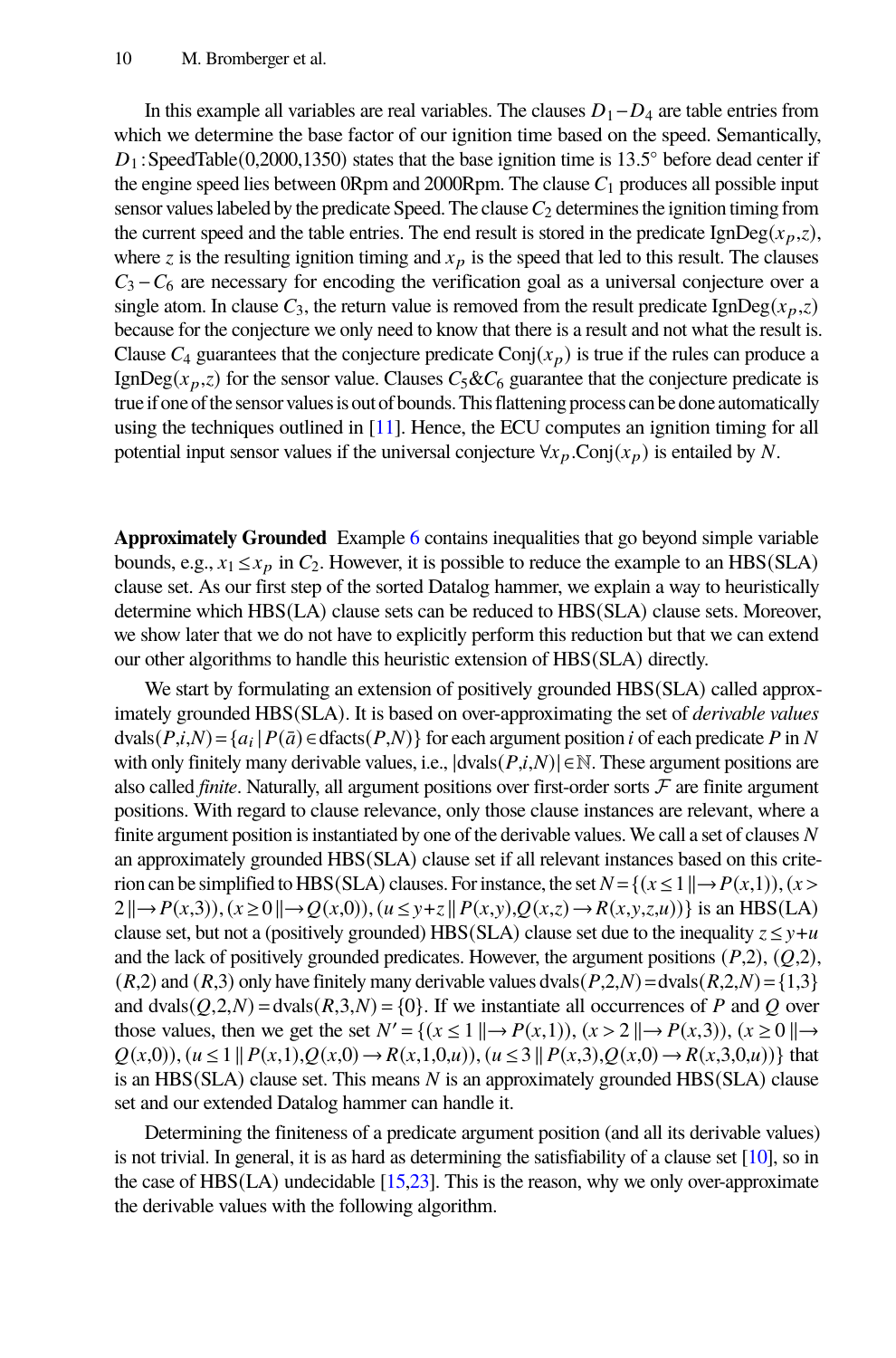```
DeriveValues(N)for all predicates P and argument positions i for Pavals(P,i,N):=\emptyset;change:=\top;
while (change)
    change:=⊥;
    for all Horn clauses \Lambda || \Delta \rightarrow P(t_1,...,t_n) \in Nfor all argument positions 1 \le i \le n where avals(P, i, N) \ne \mathbb{R}if [(t_i = c) or t_i is assigned a constant c in \Lambda and c \notin \text{avals}(P, i, N)] then
                 avals(P,i,N):=avals(P,i,N)\cup\{c\}, change:=\top;else if [t_i appears in argument positions (Q_1,k_1),..., (Q_m,k_m) in \Deltaand \text{avals}(P,i,N) \not\supseteq \bigcap_j \text{avals}(Q_j, k_j, N) ] then
                 if [\mathbb{R} \neq \bigcap_j \text{avals}(Q_j, k_j, N)] then
                     avals(P,i,N) := avals(P,i,N) \cup \bigcap_i avals(Q_j,k_j,N),change:=\top;
                 else
                     avals(P,i,N):=\mathbb{R}, change:=\top;
```
At the start, DeriveValues( $N$ ) sets avals( $P,i,N$ ) = Ø for all predicate argument positions. Then it repeats iterating over the clauses in  *and uses the current sets avals in order to derive* new values, until it reaches a fixpoint. Whenever,  $DeriveValues(N)$  computes that a clause can derive infinitely many values for an argument position, it simply sets avals( $P, i, N$ ) =  $\mathbb{R}$ for both real and integer argument positions. This is the case, when we have a clause  $\Lambda \parallel \Delta \rightarrow P(t_1,...,t_n)$ , and an argument position *i* for *P*, such that: (i)  $t_i$  is not a constant (and therefore a variable), (ii)  $t_i$  is not assigned a constant  $c$  in  $\Lambda$  (i.e., there is no equation  $t_i = c$  in  $\Lambda$ ), (iii)  $t_i$  is only connected to argument positions  $(Q_1, k_1),..., (Q_m, k_m)$  in  $\Delta$  that already have avals $(Q_j, k_j, N) = \mathbb{R}$ . The latter also includes the case that  $t_i$  is not connected to any argument positions in  $\Delta$ . For instance, DeriveValues(N) would recognize that clause  $C_1$  in example [6](#page-9-1) can be used to derive infinitely many values for the argument position (Speed,1) because the variable  $x_p$  is not assigned an equation in  $C_1$ 's theory constraint  $\Lambda := (0 \le x_p, x_p < 8000)$ and  $x_p$  is not connected to any argument position on the left side of the implication. Hence, DeriveValues( $N$ ) would set avals(Speed,1, $N$ ) =  $\mathbb{R}$ .

For each run through the while loop, at least one predicate argument position is set to  $\mathbb R$  or the set is extended by at least one constant. The set of constants in  $N$  as well as the number of predicate argument positions in  $N$  are finite, hence  $DeriveValues(N)$  terminates. It is correct because in each step it over-approximates the result of a hierarchic unit resulting resolution step, see Section [2.](#page-3-0) The above algorithm is highly inefficient. In our own implementation, we only apply it if all clauses are non-recursive and by first ordering the clauses based on their dependencies. This guarantees that every clause is visited at most once and is sufficient for both of our use cases.

Based on avals, we can now build a tp-function  $\beta^a$  that maps all finite argument positions  $(P,i)$  that our over-approximation detected to the over-approximation of their derivable values, i.e.,  $\beta^a(P,i) := \text{avals}(P,i,N)$  if  $|\text{avals}(P,i,N)| \in \mathbb{N}$  and  $\beta^a(P,i) := \bot$  otherwise. With  $\beta^a$  we derive the finitely grounded over-approximation agnd( $Y$ ) of a set of clauses  $Y$ , a clause  $Y$ or an atom Y. This set is equivalent to  $\text{gnd}_{\beta^a}(Y)$ , except that we assume that all LA atoms are simplified until they contain at most one integer number and that LA atoms that can be evaluated are reduced to true and false and the respective clause simplified. Based of agnd $(N)$ we define a new extension of HBS(SLA) called approximately grounded HBS(SLA):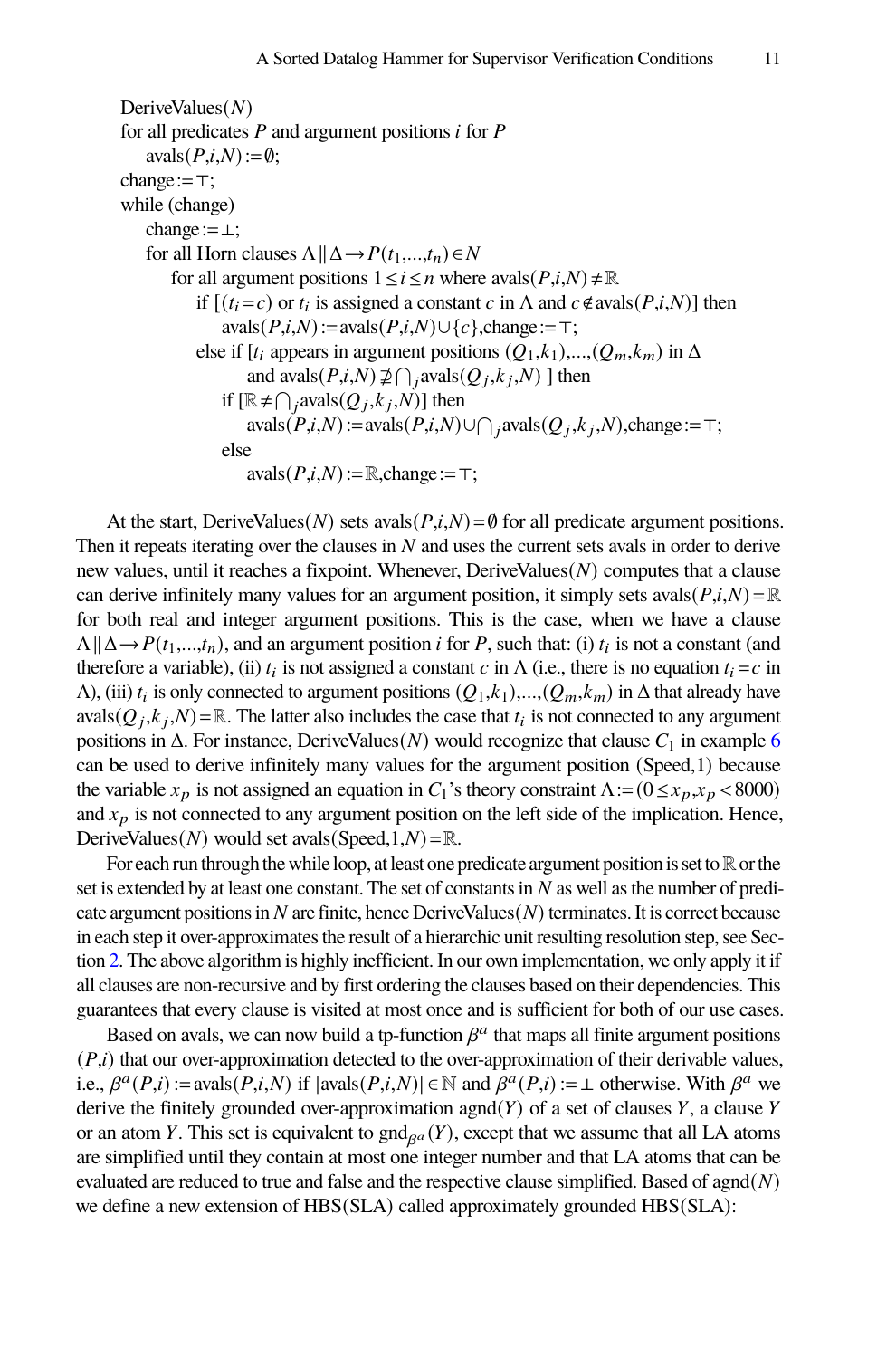**Definition 7 (Approximately Grounded** HBS(SLA)**:** HBS(SLA)A). *A clause set N* is out *of the fragment* approximately grounded HBS(SLA) *or short* HBS(SLA)A *if* agnd(*N*) *is out of the* HBS(SLA) *fragment. It is called* HBS(SLA)PA *if it is also pure.*

*Example 8.* Executing DeriveValues( $N$ ) on example [6](#page-9-1) leads to the following results:  $avals(SpeedTable, 1, N) = \{0, 2000, 4000, 6000\},$ avals(SpeedTable,  $2, N$ ) = {2000,4000,6000,8000}, avals(SpeedTable,  $3, N$ ) = {1350,1600,1850,2100},  $avals(IgnDeg, 2, N) = \{1350, 1600, 1850, 2100\},\$ and all other argument positions  $(P,i)$  are infinite so avals $(P,i,N) = \mathbb{R}$  for them.

We can now easily check whether  $\text{agnd}(N)$  would turn our clause set into an HBS(SLA) fragment by checking whether the following holds for all inequalities: all variables in the inequality except for one must be connected to a finite argument position on the left side of the clause it appears in. This guarantees that all but one variable will be instantiated in agnd $(N)$ and the inequality can therefore be simplified to a variable bound.

**Connecting Argument Positions and Selecting Test Points** As our second step, we are reducing the number of test points per predicate argument position by incorporating that not all argument positions are connected to all inequalities. This also means that we select different sets of test points for different argument positions. For finite argument positions, we can simply pick avals $(P,i,N)$  as its set of test points. However, before we can compute the test-point sets for all other argument positions, we first have to determine to which inequalities and other argument positions they are connected.

Let N be an HBS(SLA)PA clause set and  $(P,i)$  an argument position for a predicate in  $N$ . Then we denote by conArgs $(P, i, N)$  the *set of connected argument positions* and by conIneqs( $P, i, N$ ) the *set of connected inequalities*. Formally, conArgs( $P, i, N$ ) is defined as the minimal set that fulfills the following conditions: (i) two argument positions  $(P,i)$  and  $(Q, j)$  are connected if they share a variable in a clause in N, i.e.,  $(Q, j) \in \text{conArg}(P, i, N)$  if  $(\Lambda \parallel \Delta \rightarrow H) \in N$ ,  $P(\bar{t})$ ,  $Q(\bar{s}) \in \text{atoms}(\Delta \cup \{H\})$ , and  $t_i = s_j = x$ ; and (ii) the connection relation is transitive, i.e., if  $(Q, j) \in \text{conArg}(P, i, N)$ , then  $\text{conArg}(P, i, N) = \text{conArg}(Q, j, N)$ . Similarly, conIneqs $(P,i,N)$  is defined as the minimal set that fulfills the following conditions: (i) an argument position  $(P,i)$  is connected to an instance  $\lambda'$  of an inequality  $\lambda$  if they share a variable in a clause in N, i.e.,  $\lambda' \in \text{confineqs}(P, i, N)$  if  $(\Lambda \| \Delta \rightarrow H) \in N$ ,  $P(\bar{t}) \in \text{atoms}(\Delta \cup \{H\})$ ,  $t_i = x$ ,  $(\Lambda' \|\Delta' \to H') \in \text{agnd}(\Lambda \|\Delta \to H), \lambda' \in \Lambda', \text{ and } \lambda' = x \ll \text{ (where } \triangleleft = \{ \langle \langle \rangle, \langle \rangle, \langle \rangle, =, \neq \} \text{ and } c \in \mathbb{Z}\text{);}$ (ii) an argument position  $(P,i)$  is connected to a value  $c \in \mathbb{Z}$  if  $P(\bar{t})$  with  $t_i = c$  appears in a clause in N, i.e.,  $(x=c) \in \text{conIneq}(P,i,N)$  if  $(\Lambda \parallel \Delta \rightarrow H) \in N$ ,  $P(\bar{t}) \in \text{atoms}(\Delta \cup \{H\})$ , and  $t_i = c$ ; (iii) an argument position  $(P,i)$  is connected to a value  $c \in \mathbb{Z}$  if  $(P,i)$  is finite and  $c \in \alpha$ vals $(P,i,N)$ , i.e.,  $(x = c) \in \text{confineqs}(P, i, N)$  if  $(P, i)$  is finite and  $c \in \text{avals}(P, i, N)$ ; and (iv) the connection relation is transitive, i.e.,  $\lambda \in \text{conArg}(Q, j, N)$  if  $\lambda \in \text{conReg}(P, i, N)$  and  $(Q, j) \in \text{conArg}(P, i, N)$ .

*Example 9.* To highlight the connections in example [6](#page-9-1) more clearly, we use the same variable symbol for connected argument positions. Therefore (SpeedTable,1) and (SpeedTable,2) are only connected to themselves and conArgs(SpeedTable,3, $N$ ) = {(SpeedTable,3),(IgnDeg,2)}, and conArgs(Speed,1, $N$ ) = {(Speed,1),(IgnDeg,1),(ResArgs,1),(Conj,1)}, Computing the connected argument positions is a little bit more complicated: first, if a connected argument position is finite, then we have to add all values in avals as equations to the connected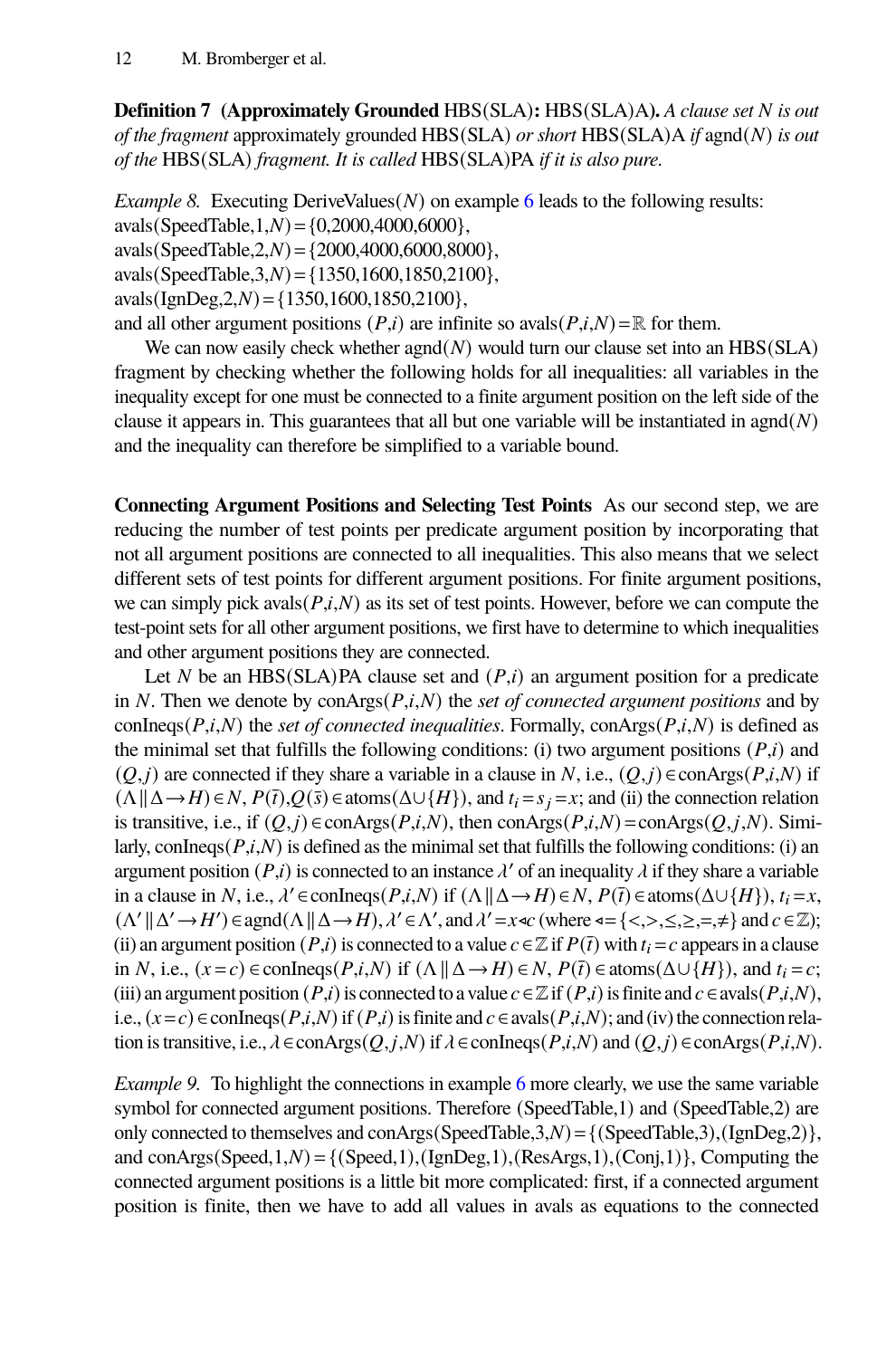inequalities. E.g., conIneqs(SpeedTable, 1, N) = { $x_1 = 0, x_1 = 2000, x_1 = 4000, x_1 = 6000$ } because avals(SpeedTable,1, $N$ ) = {0,2000,4000,6000}. Second, we have to add all inequalities connected in agnd( $N$ ). Again this is possible without explicitly computing agnd( $N$ ). E.g., for the inequality  $x_1 \le x_p$  in clause  $C_2$ , we determine that  $x_1$  is connected to the finite argument position (SpeedTable,1) in  $C_2$  and  $x_p$  is not connected to any finite argument positions. Hence, we have to connect the following variable bounds to all argument positions connected to  $x_p$ , i.e.,  $\{x_1 \le x_p | x_1 \in \text{avals}(\text{SpeedTable}, 1, N)\} = \{x_p \ge 0, x_p \ge 2000, x_p \ge 4000, x_p \ge 6000\}$  to the argument positions conArgs(Speed,1, $N$ ). If we apply the above two steps to all clauses, then we get as connected inequalities: conIneqs(SpeedTable,2,N) = { $x_2$  = 2000, $x_2$  = 4000, $x_3$  = 6000, $x_4 = 8000$ , conIneqs(SpeedTable, 3, N) = { $y = 1350$ ,  $y = 1600$ ,  $y = 1850$ ,  $y = 2100$ }, and conIneqs(Speed, 1, N) = { $x_p$  < 0, $x_p$  < 2000, $x_p$  < 4000, $x_p$  < 6000, $x_p$  < 8000, $x_p \ge 0$ , $x_p \ge 0$  $2000, x_p \ge 4000, x_p \ge 6000, x_p \ge 8000$ .

Now based on these sets we can construct a set of test points as follows: For each argument position  $(P,i)$ , we partition the reals R into intervals such that any variable bound in  $\lambda \in \text{conIneq}(P,i,N)$  is satisfied by all points in one such interval I or none. Since we are in the Horn case, this is enough to ensure that we derive facts *uniformly* over those intervals and the integers/non-integers. To be more precise, we derive facts *uniformly* over those intervals and the integers because  $P(\bar{a})$  is derivable from N and  $a_i \in I \cap \mathbb{Z}$  implies that  $P(\bar{b})$  is also derivable from N, where  $b_i = a_i$  for  $i \neq j$  and  $b_i \in I \cap \mathbb{Z}$ . Similarly, we derive facts *uniformly* over those intervals and the non-integers because  $P(\bar{a})$  is derivable from N and  $a_i \in I \setminus \mathbb{Z}$  implies that  $P(\bar{b})$ is also derivable from N, where  $b_i = a_i$  for  $i \neq j$  and  $b_i \in I$ . As a result, it is enough to pick (if possible) one integer and one non-integer test point per interval to cover the whole clause set.

Formally we compute the interval partition iPart( $P,i,N$ ) and the set of test points tps( $P,i,N$ ) as follows: First we transform all variable bounds  $\lambda \in \text{confineqs}(P,i,N)$  into interval borders. A variable bound  $x \triangleleft c$  with  $\triangleleft \{ \leq, <, >, \geq \}$  in conlineqs( $P, i, N$ ) is turned into two interval borders. One of them is the interval border implied by the bound itself and the other its negation, e.g.,  $x \ge 5$  results in the interval border [5 and the interval border of the negation 5). Likewise, we turn every variable bound  $x \triangleleft c$  with  $\triangleleft \in \{=\neq\}$  into all four possible interval borders for c, i.e. c), [c, c], and (c. The set of interval borders iEP( $P, i, N$ ) is then defined as follows:

iEP(*P*,*i*,*N*) = {*c*], (*c* | *x* 
$$
\triangleleft
$$
  $\in$  *conIneqs*(*P*,*i*,*N*) where  $\triangleleft \{ \leq, =, \neq, > \} \} \cup$   
{*c*], [*c* | *x*  $\triangleleft$   $\in$  *conIneqs*(*P*,*i*,*N*) where  $\triangleleft \{ \geq, =, \neq, < \} \} \cup \{ (-\infty, \infty) \}$ 

The interval partition iPart( $P, i, N$ ) can be constructed by sorting iEP( $P, i, N$ ) in an ascending order such that we first order by the border value—i.e.  $\delta \lt \epsilon$  if  $\delta \in \{c\}$ ,  $[c,c]$ ,  $(c)$ ,  $\epsilon \in \{d\}, [d,d], (d\}, \text{ and } c < d$ —and then by the border type—i.e.  $c$ ) <  $[c < c] < (c$ . The result is a sequence  $[...,\delta_l,\delta_u,...]$ , where we always have one lower border  $\delta_l$ , followed by one upper border  $\delta_{\mu}$ . We can guarantee that an upper border  $\delta_{\mu}$  follows a lower border  $\delta_{l}$ because iEP( $P, i, N$ ) always contains c) together with [c and c] together with (c for  $c \in \mathbb{Z}$ , so always two consecutive upper and lower borders. Together with ( $-\infty$  and  $\infty$ ) this guarantees that the sorted  $iEP(P,i,N)$  has the desired structure. If we combine every two subsequent borders  $\delta_l$ ,  $\delta_u$  in our sorted sequence  $[...,\delta_l,\delta_u,...]$ , then we receive our partition of intervals iPart( $P,i,N$ ). For instance, if  $x < 5$  and  $x = 0$  are the only variable bounds in conIneqs( $P,i,N$ ), then iEP( $P, i, N$ ) = {5), [5,0), [0,0], (0, (-∞,∞)} and if we sort and combine them we get iPart( $P, i, N$ ) = {( $-\infty, 0$ ),[0,0],(0,5),[5, $\infty$ )}.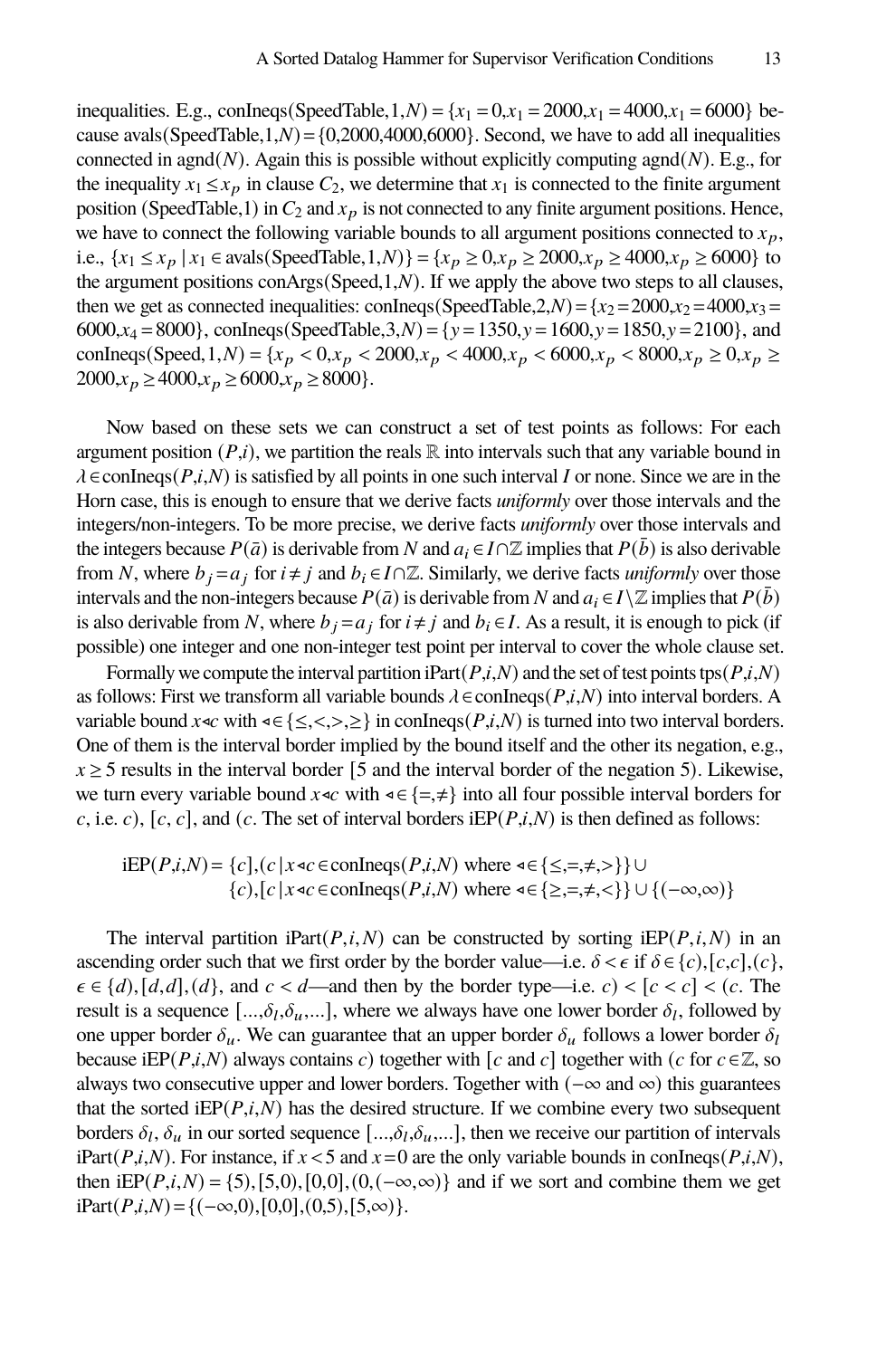After constructing iPart( $P, i, N$ ), we can finally construct the set of test points tps( $P, i, N$ ) for argument position  $(P,i)$ . If  $|\text{avals}(P,i,N)| \in \mathbb{N}$ , i.e., we determined that  $(P,i)$  is finite, then tps( $P, i, N$ ) = avals( $P, i, N$ ). If the argument position ( $P, i$ ) is over a first-order sort  $\mathcal{F}_i$ , i.e., sort( $P, i$ ) =  $\mathcal{F}_i$ , then we should always be able to determine that  $(P, i)$  is finite because  $\mathbb{F}_i$  is finite. If the argument position  $(P,i)$  is over an arithmetic sort, i.e., sort $(P,i) = \mathcal{R}$  or sort( $P,i$ ) =  $Z$ , and our approximation could not determine that ( $P,i$ ) is finite, then the test-point set tps( $P,i,N$ ) for  $(P,i)$  consists of at most two points per interval  $I \in iPart(P,i,N)$ : one integer value  $a_I \in I \cap \mathbb{Z}$  if *I* contains integers (i.e. if  $I \cap \mathbb{Z} \neq \emptyset$ ) and one non-integer value  $b_I \in I \setminus \mathbb{Z}$ if  $I$  contains non-integers (i.e. if  $I$  is not just one integer point). Additionally, we enforce that  $tps(P,i,N)$  =tps $(O,i,N)$  if conArgs $(P,i,N)$  =conArgs $(O,i,N)$  and both  $(P,i)$  and  $(O,i)$  are infinite argument positions. (In our implementation of this test-point scheme, we optimize the test point selection even further by picking only one test point per interval—if possible an integer value and otherwise a non-integer—if all conArgs( $P, i, N$ ) and all variables x connecting them in  $N$  have the same sort. However, we do not prove this optimization explicitly here because the proofs are almost identical to the case for two test points per interval.)

Based on these sets, we can now also define a tp-function  $\beta$  and an ep-function  $\eta$ . For the tp-function, we simply assign any argument position to tps $(P,i,N)$ , i.e.,  $\beta(P,i)$  =tps $(P,i,N)$  $\cap$ sort $(P,i)^{\mathcal{A}}$ . (The intersection with sort $(P,i)^{\mathcal{A}}$  is needed to guarantee that the test-point set of an integer argument position is well-typed.) This also means that  $\beta$  is total and finite. For the ep-function  $\eta$ , we extrapolate any test-point vector  $\bar{a}$  (with  $\bar{a} = \bar{x}\sigma$  and  $\sigma \in \text{wtis}_{\beta}(P(\bar{x}))$ ) over the (non-)integer subset of the intervals the test points belong to, i.e.,  $\eta(P,\bar{a}) = I'_1 \times ... \times I'_n$ , where  $I'_i = I'_i \times ... \times I'_n$  ${a_i}$  if we determined that  $(P,i)$  is finite and otherwise  $I_i$  is the interval  $I_i \in iPart(P,i,N)$  with  $a_i \in I_i$  and  $I'_i = I_i \cap \mathbb{Z}$  if  $a_i$  is an integer value and  $I'_i = I_i \setminus \mathbb{Z}$  if  $a_i$  is a non-integer value. Note that this means that  $\eta$  might not be complete for every predicate  $P$ , e.g., when  $P$  has a finite argument position  $(P,i)$  with an infinite domain. However, both  $\beta$  and  $\eta$  together still cover the clause set N, cover any universal conjecture  $N \models \forall \bar{x} \cdot Q(\bar{x})$ , and cover any existential conjecture  $N \models \exists \bar{x} \cdot Q(\bar{x})$ .

### **Theorem 10.** *The* tp-function  $\beta$  *covers*  $N$ *. The* tp-function  $\beta$  *covers an existential conjecture*  $N \models \exists \bar{x} \cdot Q(\bar{x})$ *. The* tp-function  $\beta$  *covers a universal conjecture*  $N \models \forall \bar{x} \cdot Q(\bar{x})$ *.*

*Example 11.* Continuation of example [6:](#page-9-1) The majority of argument positions in our example are finite. Hence, determining their test point set is equivalent to the over-approximation of derivable values avals we computed for them:  $\beta$ (SpeedTable, 1) = {0,2000,4000,6000},  $\beta$ (SpeedTable, 2) = {2000,4000,6000,8000},  $\beta$ (SpeedTable, 3) = {1350,1600,1850,2100}, and  $\beta$ (IgnDeg,2) = {1350,1600,1850,2100}. The other argument positions are all connected to (Speed, 1) and conIneqs(Speed, 1, N) = { $x_n < 0, x_n < 2000, x_n < 4000, x_n < 6000, x_n <$ 8000, $x_p \ge 0, x_p \ge 2000, x_p \ge 4000, x_p \ge 6000, x_p \ge 8000$ , from which we can compute  $iPart(P,i,N) = {(-∞,0), [0,2000), [2000,4000), [4000,6000), [6000,8000), [8000,∞)}$ 

and select the test point sets  $\beta$ (Speed, 1) =  $\beta$ (IgnDeg, 1) =  $\beta$ (ResArgs, 1) =  $\beta$ (Conj, 1) = {−1,0,2000,4000,6000,8000}. (Note that all variables in our problem are over the reals, so we only have to select one test point per interval! Moreover, in our previous version of the test point scheme, there would have been more intervals in the partition because we would have processed all inequalities, e.g., also those in conIneqs(SpeedTable, $3,N$ ).) The ep-function  $\eta$  that determines which interval is represented by which test point is  $\eta(P,1,-1) = (-\infty,0)$ ,  $\eta(P,1,0) = [0,2000), \eta(P,1,2000) = [2000,4000), \eta(P,1,4000) = [4000,6000), \eta(P,1,6000) =$  $[6000,8000), \eta(P,1,8000)$  =  $[8000,\infty)$  for the predicates Speed, IgnDeg, ResArgs, and Conj.  $\eta$  behaves like the identity function for all other argument positions because they are finite.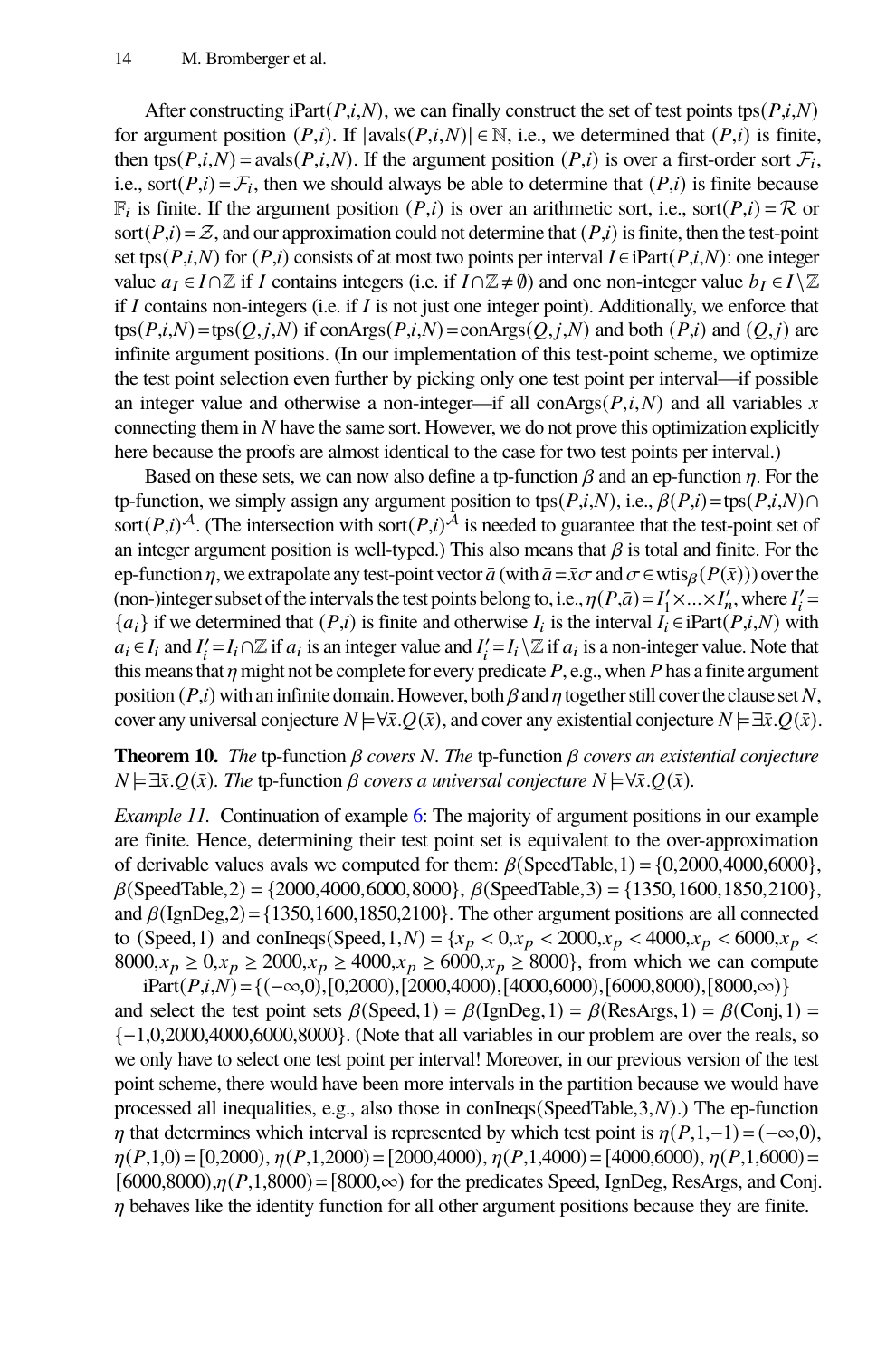**From a Test-Point Function to a Datalog Hammer** We can use the covering definitions, e.g.,  $\text{gnd}_{\beta}(N)$  is equisatisfiable to N, to instantiate our clause set (and conjectures) with numbers. As a result, we can simply evaluate all theory atoms and thus reduce our HBS(SLA)PA clause sets/conjectures to ground HBS clause sets, which means we could reduce our input into formulas without any arithmetic theory that can be solved by any Datalog reasoner. There is, however, one problem. The set  $\text{gnd}_{\beta}(N)$  grows exponentially with regard to the maximum number of variables  $n_C$  in any clause in N, i.e.  $O(|\text{gnd}_\beta(N)|) = O(|N| \cdot |B|^{n_C})$ , where  $B = \max_{(P,i)}(\beta(P,i))$ is the largest test-point set for any argument position. Since  $n<sub>C</sub>$  is large for realistic examples, e.g., in our examples the size of  $n_C$  ranges from 9 to 11 variables, the finite abstraction is often too large to be solvable in reasonable time. Due to this blow-up, we have chosen an alternative approach for our Datalog hammer. This hammer exploits the ideas behind the covering definitions and will allow us to make the same ground deductions, but instead of grounding everything, we only need to (i) ground the negated conjecture over ourtp-function and (ii) provide a set of ground facts that define which theory atoms are satisfied by our test points. As a result, the hammered formula is much more concise and we need no actual theory reasoning to solve the formula. In fact, we can solve the hammered formula by greedily applying unit resolution until this produces the empty clause—which would mean the conjecture is implied—or until it produces no more new facts—which would mean we have found a counter example. In practice, greedily applying resolution is not the best strategy and we recommend to use more advanced HBS techniques for instance those used by a state-of-the-art Datalog reasoner.

The Datalog hammer takes as input (i) an  $HBS(SLA)PA$  clause set  $N$  and (ii) optionally a universal conjecture  $\forall \bar{y}. P(\bar{y})$ . The case for existential conjectures is handled by encoding the conjecture  $N \models \exists \bar{x} \cdot Q(\bar{x})$  as the clause set  $N \cup \{Q(\bar{x}) \to \bot\}$ , which is unsatisfiable if and only if the conjecture holds. Given this input, the Datalog hammer first computes the tp-function  $\beta$  and the ep-function  $\eta$  as described above. Next, it computes four clause sets that will make up the Datalog formula. The first set tren $\gamma(N)$  is computed by abstracting away any arithmetic from the clauses  $(\Lambda \| \Delta \rightarrow H) \in N$ . This is done by replacing each theory atom A in  $\Lambda$  with a literal  $P_A(\bar{x})$ , where vars( $A$ ) = vars( $\bar{x}$ ) and  $P_A$  is a fresh predicate. The abstraction of the theory atoms is necessary because Datalog does not support non-constant function symbols (e.g., +,−) that would otherwise appear in approximately grounded theory atoms. Moreover, it is necessary to add extra sort literals  $\neg Q_{(P,i,S)}(x)$  for some of the variables  $x \in \text{vars}(H)$ , where  $H = P(\bar{t})$ ,  $t_i = x$ , sort(x) = S, and  $Q_{(P,i,S)}$  is a fresh predicate. This is necessary in order to define the test point set for x if x does not appear in  $\Lambda$  or in  $\Delta$ . It is also necessary in order to filter out any test points that are not integer values if x is an integer variable (i.e. sort(x) =  $\mathcal{Z}$ ) but connected only to real sorted argument positions in  $\Delta$  (i.e. sort $(Q, j) = \mathcal{R}$  for all  $(Q, j) \in \text{depend}(x, \Delta)$ ). It is possible to reduce the number of fresh predicates needed, e.g., by reusing the same predicate for two theory atoms whose variables range over the same sets of test points. The resulting abstracted clause has then the form  $\Delta_T$ ,  $\Delta_S$ ,  $\Delta \rightarrow H$ , where  $\Delta_T$  contains the abstracted theory literals (e.g.  $P_A(\bar{x}) \in \Delta_T$ ) and  $\Delta_S$  the "sort" literals (e.g.  $Q_{(P,i,S)}(x) \in \Delta_S$ ). The second set is denoted by  $N_C$  and it is empty if we have no universal conjecture or if  $\eta$  does not cover our conjecture. Otherwise,  $N_C$  contains the ground and negated version  $\phi$  of our universal conjecture  $\forall \bar{y}.P(\bar{y})$ .  $\phi$  has the form  $\Delta_{\phi} \to \bot$ , where  $\Delta_{\phi} = \text{gnd}_{\beta}(P(\bar{y}))$  contains all literals  $P(\bar{y})$  for all groundings over  $\beta$ . We cannot skip this grounding but the worst-case size of  $\Delta_{\phi}$  is  $O(\text{gnd}_{\beta}(P(\bar{y}))) = O(|B|^{n_{\phi}})$ , where  $n_{\phi} = |\bar{y}|$ , which is in our applications typically much smaller than the maximum number of variables  $n_C$  contained in some clause in N. The third set is denoted by tfacts( $N, \beta$ ) and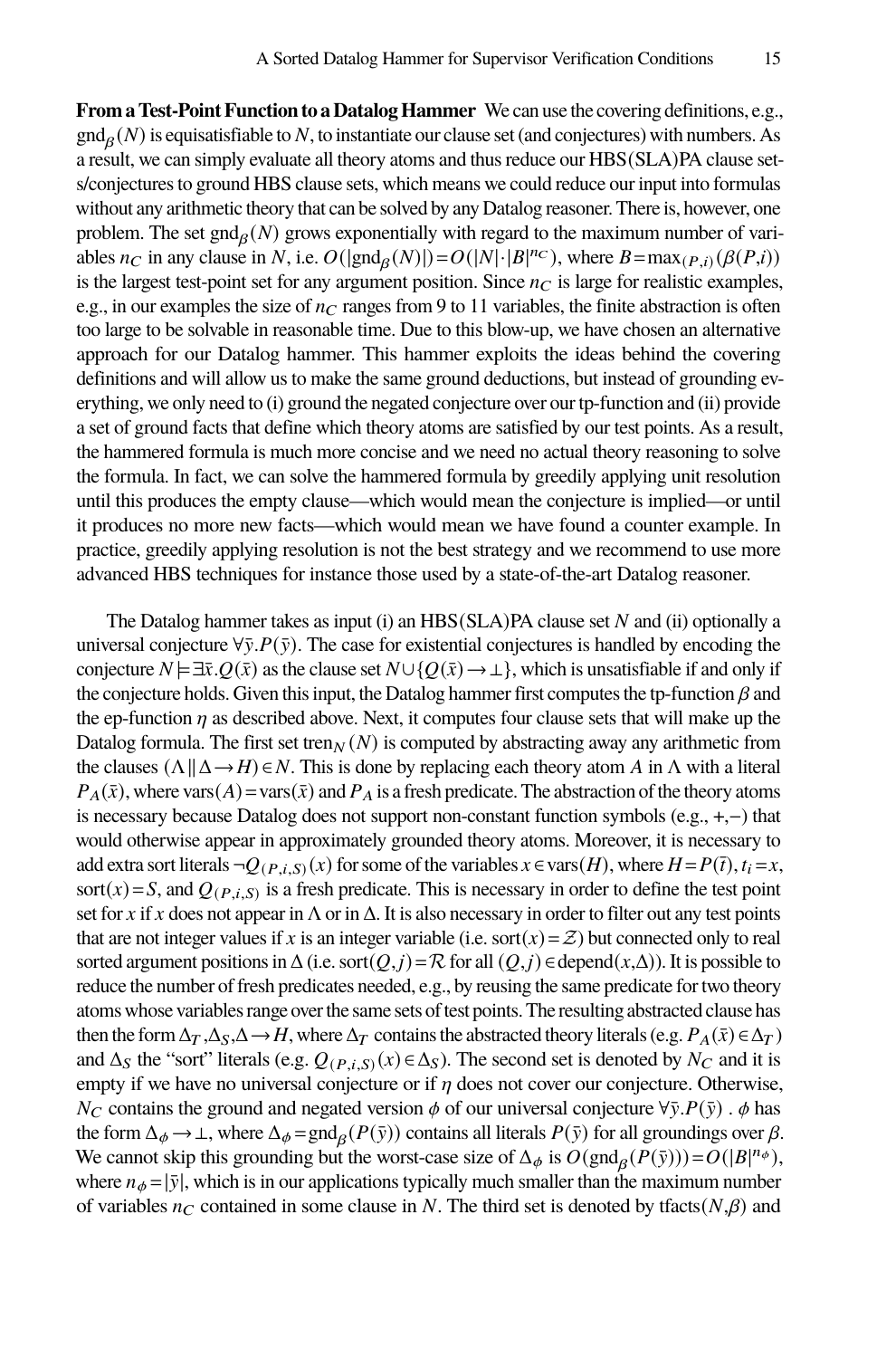contains a fact tren $_N(A)$  for every ground theory atom A contained in the theory part  $\Lambda$  of a clause  $(\Lambda \| \Delta \rightarrow H) \in \text{gnd}_{\beta}(N)$  such that A simplifies to true. This is enough to ensure that our abstracted theory predicates evaluate every test point in every satisfiable interpretation  $\mathcal A$  to true that also would have evaluated to true in the actual theory atom. Alternatively, it is also possible to use a set of axioms and a smaller set of facts and let the Datalog reasoner compute all relevant theory facts for itself. The set tfacts  $(N,\beta)$  can be computed without computing gnd $_{\beta}(N)$  if we simply iterate over all theory atoms A in all constraints  $\Lambda$  of all clauses  $Y = \Lambda || \Delta \rightarrow H$  (with  $Y \in N$ ) and compute all well typed groundings  $\tau \in w \in N$  such that  $A\tau$  simplifies to true. This can be done in time  $O(\mu(n_v) \cdot n_L \cdot |B|^{n_v})$  and the resulting set tfacts(N, $\beta$ ) has worst-case size  $O(n_A \cdot |B|^{n_v})$ , where  $n_L$  is the number of literals in N,  $n_v$  is the maximum number of variables  $|vars(A)|$  in any theory atom A in N,  $n_A$  is the number of different theory atoms in N, and  $\mu(x)$ is the time needed to simplify a theory atom over  $x$  variables to a variable bound. The last set is denoted by sfacts( $N,\beta$ ) and contains a fact  $Q_{(P_i, S)}(a)$  for every fresh sort predicate  $Q_{(P_i, S)}$ added during abstraction and every  $a \in \beta(P,i) \cap S^{\mathcal{A}}$ . This is enough to ensure that  $Q_{(P,i,S)}$ evaluates to true for every test point assigned to the argument position  $(P,i)$  filtered by the sort *S*. Please note that already satifiability testing for BS clause sets is NEXPTIME-complete in general, and DEXPTIME-complete for the Horn case [\[26](#page-21-15)[,33\]](#page-21-16). So when abstracting to a polynomially decidable clause set (ground HBS) an exponential factor is unavoidable.

**Lemma 12.** *N* is equisatisfiable to its hammered version tren $_N(N) \cup \text{facts}(N,\beta) \cup \text{sfacts}(N,\beta)$ . *The conjecture*  $N \models \exists \bar{y}. Q(\bar{y})$  *is false iff*  $N_D = \text{tren}'_N(N') \cup \text{tfacts}(N', \beta) \cup \text{sfacts}(N', \beta)$ *is satisfiable with*  $N' = N \cup \{Q(\bar{y}) \to \bot\}$ *. The conjecture*  $N \models \forall \bar{y} . Q(\bar{y})$  *is false iff*  $N_D$  =tren $_N(N)$ ∪tfacts $(N,\beta)$ ∪sfacts $(N,\beta)$ ∪ $N_C$  *is satisfiable.* 

Note that tren $_N(N) \cup$  flacts $(N,\beta) \cup$  sfacts $(N,\beta) \cup N_C$  is only a HBS clause set over a finite set of constants and not yet a Datalog input file. It is well known that such a formula can be transformed easily into a Datalog problem by adding a nullary predicate Goal and adding it as a positive literal to any clause without a positive literal. Querying for the Goal atom returns true if the HBS clause set was unsatisfiable and false otherwise.

*Example 13.* The hammered formula for example [6](#page-9-1) looks as follows. The set of renamed clauses tren $_N(N)$  consists of all the previous clauses in N, except that inequalities have been abstracted to new first-order predicates:

 $D'_1$ : SpeedTable(0,2000,1350),  $D'_2$ : SpeedTable(2000,4000,1600),  $D_3^7$ : SpeedTable(4000,6000,1850),  $D_4^7$ : SpeedTable(6000,8000,2100),  $C_1^{\gamma}$ :  $P_{0 \le x_p}(x_p)$ ,  $P_{x_p \le 8000}(x_p)$   $\rightarrow$  Speed $(x_p)$ ,  $C_2^j: P_{x_1 \leq x_p}(x_1, x_p), P_{x_p < x_2}(x_p, x_2), \text{Speed}(x_p), \text{SpeedTable}(x_1, x_2, y) \rightarrow \text{IgnDeg}(x_p, y),$  $C_3^7$ : IgnDeg( $x_p, z$ )  $\rightarrow$  ResArgs( $x_p$ ),  $C_4^r$ : ResArgs( $x_p$ )  $\rightarrow$  Conj( $x_p$ ),  $C'_{5}: P_{x_{p}} \geq 8000(x_{p}) \rightarrow \text{Conj}(x_{p}), \quad C'_{6}: P_{x_{p}} \lt 0(x_{p}) \rightarrow \text{Conj}(x_{p}),$ The set tfacts $(N, \beta)$  defines for which test points those new predicates evaluate to true:  $\{P_{0\leq x_p}(0), P_{0\leq x_p}(2000), P_{0\leq x_p}(4000), P_{0\leq x_p}(6000), P_{0\leq x_p}(8000), P_{x_p<8000}(-1),$  $P_{x_p} \ll 8000(0), P_{x_p} \ll 8000(2000), P_{x_p} \ll 8000(4000), P_{x_p} \ll 8000(6000), P_{x_1 \leq x_p}(0,0),$  $P_{x_1 \le x_p}(0,2000)$ ,  $P_{x_1 \le x_p}(0,4000)$ ,  $P_{x_1 \le x_p}(0,6000)$ ,  $P_{x_1 \le x_p}(0,8000)$ ,  $P_{x_1 \le x_p}(2000,2000)$ ,  $P_{x_1 \le x_p}(2000,4000)$ ,  $P_{x_1 \le x_p}(2000,6000)$ ,  $P_{x_1 \le x_p}(2000,8000)$ ,  $P_{x_1 \le x_p}(4000,4000)$ ,  $P_{x_1 \le x_p}$  (4000,6000),  $P_{x_1 \le x_p}$  (4000,8000),  $P_{x_1 \le x_p}$  (6000,6000),  $P_{x_1 \le x_p}$  (6000,8000),  $P_{x_p \lt x_2}(-1,2000), P_{x_p \lt x_2}(0,2000), P_{x_p \lt x_2}(-1,4000), P_{x_p \lt x_2}(0,4000),$  $P_{x_p \lt x_2}(2000,4000), P_{x_p \lt x_2}(-1,6000), P_{x_p \lt x_2}(0,6000), P_{x_p \lt x_2}(2000,6000),$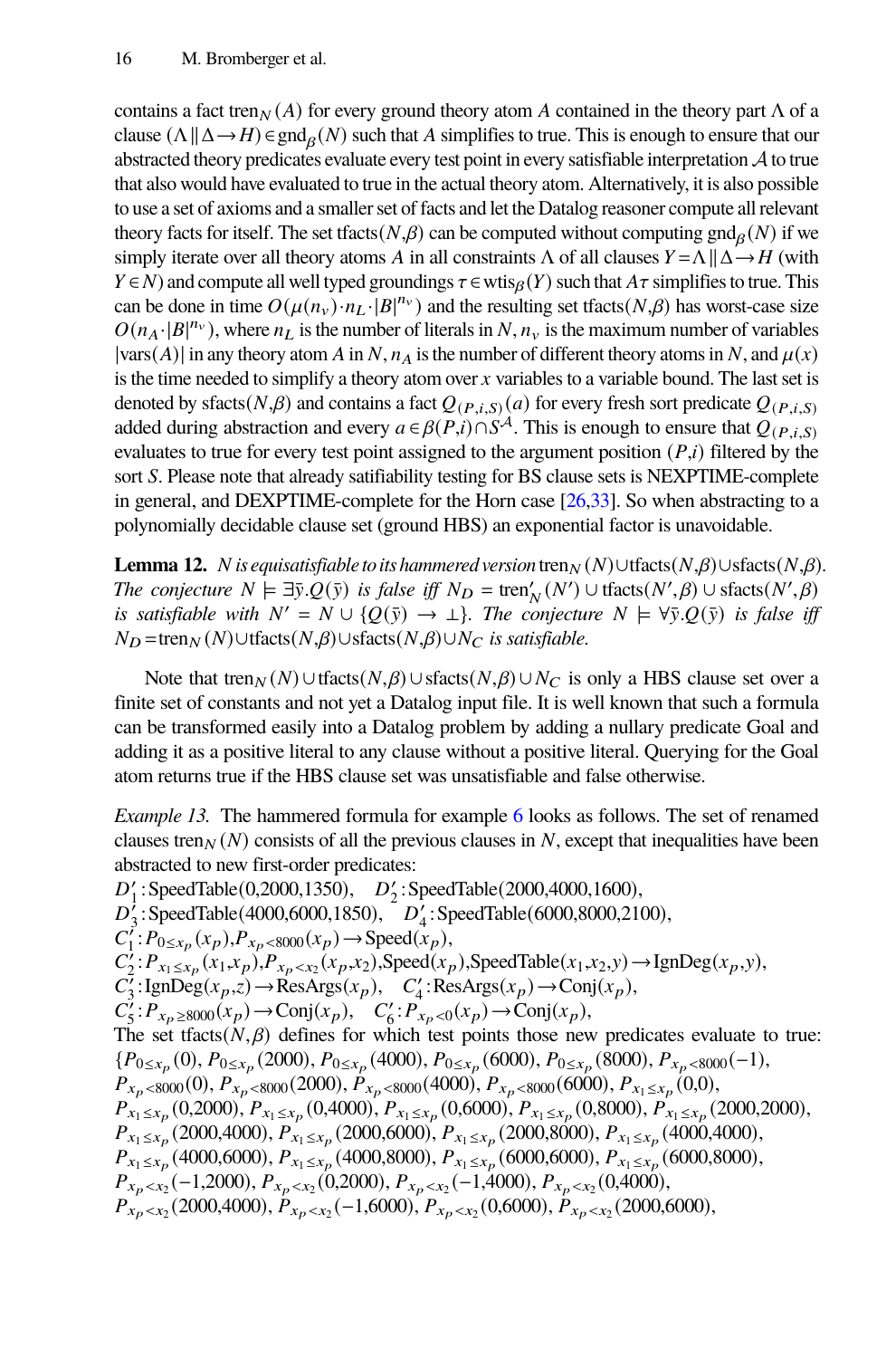| $ P_{\text{roblem}} Q $ Status $   N  _{\text{vars}}  B^m  $ |   |       |     |                 |                | $ \Delta_{\phi} $ | <b>SSPL</b>           | $  B^s  $       | $ \Delta_\phi^o $ | SSPL06 vampire spacer |                     |                     | z <sub>3</sub>                                    | cvc4                     |
|--------------------------------------------------------------|---|-------|-----|-----------------|----------------|-------------------|-----------------------|-----------------|-------------------|-----------------------|---------------------|---------------------|---------------------------------------------------|--------------------------|
| $lc$ $el$                                                    | Е | true  | 139 | 9               | 9              |                   | $0 < 0.1$ s           | 45              | $\Omega$          | $< 0.1$ s             |                     | $< 0.1$ s $< 0.1$ s |                                                   | $0.1 < 0.1$ s            |
| $lc$ $e2$                                                    | Ε | false | 144 | $\overline{9}$  | $\overline{9}$ |                   | 0 < 0.1s              | 41              | $\overline{0}$    | $< 0.1$ s             |                     | $< 0.1$ s $< 0.1$ s |                                                   |                          |
| $lc_e3$                                                      | E | false | 138 | 9               | 9              |                   | 0 < 0.1s              | $\overline{37}$ | $\theta$          | $< 0.1$ s             |                     | $< 0.1$ s $< 0.1$ s |                                                   |                          |
| $lc$ $e4$                                                    | Е | true  | 137 | 9               | 9              |                   | $0 < 0.1$ s           | 49              | $\Omega$          | $< 0.1$ s             |                     |                     | $< 0.1$ s $< 0.1$ s $< 0.1$ s $< 0.1$ s $< 0.1$ s |                          |
| $lc$ $e5$                                                    | Е | false | 152 | 13              | 9              | $\Omega$          | 33.5s                 |                 |                   | N/A                   | $< 0.1$ s           |                     |                                                   |                          |
| $lc_e6$                                                      | Е | true  | 141 | 13              | $\overline{9}$ | $\Omega$          | 42.8s                 |                 |                   | N/A                   | 0.1s                | 3.3s                | 11.5s                                             | 0.4s                     |
| $lc$ $e7$                                                    | Е | false | 141 | 13              | 9              | $\overline{0}$    | $\overline{41.4s}$    |                 |                   | N/A                   | $< 0.1$ s           | 7.6s                |                                                   |                          |
| $lc$ $e8$                                                    | Е | false | 141 | 13              | $\overline{9}$ | $\Omega$          | 32.5s                 |                 |                   | N/A                   | $< 0.1$ s           | 2.1s                |                                                   |                          |
| $lc\_u1$                                                     | ν | false | 139 | 9               | 9              | 27                | $< 0.1$ s             | 45              | 27                | $< 0.1$ s             | $< 0.1$ s           | N/A                 |                                                   |                          |
| $lc_12$                                                      | Υ | false | 144 | 9               | 9              | 27                | < 0.1s                | 41              | 27                | $< 0.1$ s             | $< 0.1$ s           | N/A                 |                                                   |                          |
| $lc_13$                                                      | Υ | true  | 138 | $\overline{9}$  | $\overline{9}$ | 27                | $\overline{< 0.1s}$   | $\overline{37}$ | $\overline{27}$   | $< 0.1$ s             | $< 0.1$ s           | N/A                 |                                                   | $< 0.1$ s $< 0.1$ s      |
| $lc_14$                                                      | ν | false | 137 | $\overline{9}$  | $\overline{9}$ | 27                | $< 0.1$ s             | 49              | $\overline{27}$   | $< 0.1$ s             | $\overline{<}$ 0.1s | N/A                 |                                                   |                          |
| $lc_{10}5$                                                   | Α | false | 154 | 13              | 9              | 3888              | 32.4s                 |                 |                   | N/A                   | 0.1s                | N/A                 |                                                   |                          |
| $lc_1$ u $6$                                                 | Α | true  | 154 | 13              | $\overline{9}$ | 3888              | 32.5s                 |                 |                   | N/A                   | 2.3s                | N/A                 |                                                   |                          |
| $lc_u7$                                                      | Δ | true  | 141 | 13              | $\overline{9}$ | 972               | 32.3s                 |                 |                   | N/A                   | 0.2s                | N/A                 |                                                   |                          |
| $lc_1 8$                                                     | Α | false | 141 | 13              | 9              | 1259712           | 48.8s                 |                 |                   | N/A                   | 2351.4s             | N/A                 |                                                   |                          |
| ecu e1                                                       | Е | false | 757 | 10              | 96             |                   | $\overline{0}$ < 0.1s | 624             | $\theta$          | 1.3s                  | 0.2s                | 0.1s                |                                                   |                          |
| $lecu_e^2$                                                   | Ε | true  | 757 | 10              | 96             |                   | 0 < 0.1s              | 624             | $\mathbf{0}$      | 1.3s                  | 0.2s                | 0.1s                | 1.4s                                              | 0.4s                     |
| ecu e3                                                       | Е | false | 775 | 11              | 196            | $\Omega$          | 50.1s                 | 660             | $\theta$          | 41.5s                 | 3.1s                | 0.1s                |                                                   | $\overline{\phantom{m}}$ |
| ecu ul                                                       | Α | true  | 756 | 11              | 96             | 37                | 0.1s                  | 620             | 306               | 1.1s                  | 32.8s               |                     | $N/A$ 197.5s                                      | 0.4s                     |
| ecu u2                                                       | Α | false | 756 | $\overline{11}$ | 96             | 38                | 0.1s                  | 620             | 307               | 1.1s                  | 32.8s               | N/A                 |                                                   |                          |
| $ecu_1$                                                      | Α | true  | 745 | 9               | 88             |                   | 760 < 0.1s            | 576             | 11360             | 0.7s                  | 1.2s                |                     | $N/A$  239.5s                                     | 0.1s                     |
| ecu_u4                                                       | Α | true  | 745 | $\overline{9}$  | 486            |                   | 760 < 0.1s            | 2144            | 237096            | 15.9s                 | 1.2s                |                     | $N/A$ 196.0s                                      | 0.1s                     |
| ecu u5                                                       | Α | true  | 767 | $\overline{10}$ | 96             | 3900              | 0.1s                  | 628             | 415296            | 31.9s                 |                     | N/A                 |                                                   |                          |
| ecu_u6                                                       |   | false | 755 | 10              | 95             | 3120              | $< 0.1$ s             | 616             | 363584            | 14.4s                 | 597.8               | N/A                 |                                                   |                          |
| $ecu_u7$                                                     |   | false | 774 | 11              | 196            | 8400              | 48.9s                 |                 | 656 2004708       |                       |                     | N/A                 |                                                   |                          |
| $ ecu_u $                                                    | Υ | true  | 774 | $\overline{11}$ | 196            | 8400              | 48.7s                 |                 | 656 2004 708      |                       |                     | N/A                 |                                                   |                          |

<span id="page-17-1"></span>**Fig. 2.** Benchmark results and statistics

 $P_{x_p \le x_2}$ (4000,6000),  $P_{x_p \le x_2}$ (-1,8000),  $P_{x_p \le x_2}$ (0,8000),  $P_{x_p \le x_2}$ (2000,8000),  $P_{x_p \lt x_2}(4000,8000), P_{x_p \lt x_2}(6000,8000), P_{x_p \ge 800}(8000), P_{x_p \lt 0}(-1)$ sfacts( $N,\beta$ ) = Ø because there are no fresh sort predicates. The hammered negated conjecture is  $N_C := \text{Conj}(-1)$ , Conj(0), Conj(2000), Conj(4000), Conj(6000), Conj(8000) → ⊥ and lets us derive false if and only if we can derive  $Conj(a)$  for all test points  $a \in \beta$ (Conj,1).

#### <span id="page-17-0"></span>**4 Implementation and Experiments**

We have implemented the sorted Datalog hammer as an extension to the SPASS-SPL system [\[11\]](#page-20-2) (option -d) (SSPL in the table). By default the resulting formula is then solved with the Datalog reasoner VLog. The previously file-based combination with the Datalog reasoner VLog has been replaced by an integration of VLog into SPASS-SPL via the VLog API. We focus here only on the sorted extension and refer to  $[11]$  for an introduction into coupling of the two reasoners. Note that the sorted Datalog hammer itself is not fine tuned towards the capabilities of a specific Datalog reasoner nor VLog towards the sorted Datalog hammer.

In order to test the progress in efficiency of our sorted hammer, we ran the benchmarks of the lane change assistant and engine ECU from [\[11\]](#page-20-2) plus more sophisticated, extended formalizations. While for the ECU benchmarks in  $[11]$  we modeled ignition timing computation adjusted by inlet temperature measurements, the new benchmarks take also gear box protection mechanisms into account. The lane change examples in [\[11\]](#page-20-2) only simulated the supervisor for lane change assistants over some real-world instances. The new lane change benchmarks check properties for all potential inputs. The universal ones check that any suggested action by a lane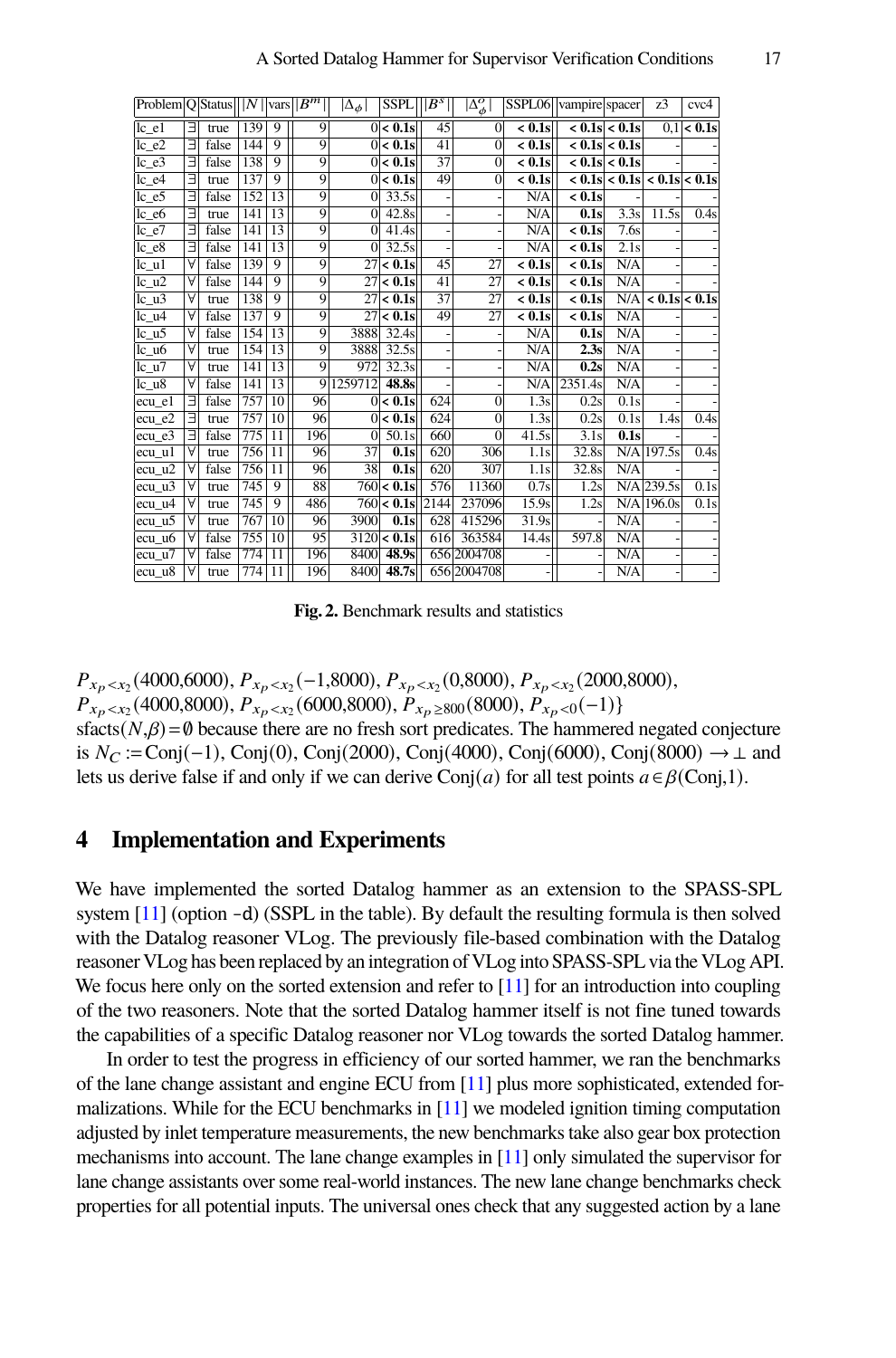change assistant is either proven as correct or disproven by our supervisor. The existential ones check safety properties, e.g., that the supervisor never returns both a proof and a disproof for the same input. We actually used SPASS-SPL to debug a prototype supervisor for lane change assistants during its development. The new lane change examples are based on versions generated during this debugging process where SPASS-SPL found the following bugs: (i) it did not always return a result, (ii) it declared actions as both safe and unsafe at the same time, and (iii) it declared actions as safe although they would lead to collisions. The supervisor is now fully verified.

The names of the problems are formatted so the lane change examples start with lc and the ECU examples start with ecu. Our benchmarks are prototypical for the complexity of HBS(SLA) reasoning in that they cover all abstract relationships between conjectures and HBS(SLA) clause sets. With respect to our two case studies we have many more examples showing respective characteristics. We would have liked to run benchmarks from other sources, but could not find any problems in the SMT-LIB [\[5,](#page-20-12)[35\]](#page-22-4) or CHC-COMP [\[2\]](#page-20-13) benchmarks within the range of what our hammer can currently accept. Either the arithmetic part goes beyond SLA or there are further theories involved such as equality on first-order symbols.

For comparison, we also tested several state-of-the-art theorem provers for related logics (with the best settings we found): SPASS-SPL-v0.6 (SSPL06 in the table) that uses the original version of our Datalog Hammer [\[11\]](#page-20-2) with settings -d for existential and -d -n for universal conjectures; the satisfiability modulo theories (SMT) solver *cvc4-1.8* [\[4\]](#page-20-14) with settings --multitrigger-cache --full-saturate-quant; the SMT solver *z3-4.8.12* [\[28\]](#page-21-17) with its default settings; the constrained horn clause (CHC) solver*spacer* [\[24\]](#page-21-18) with its default settings; and the first-order theorem prover *vampire-4.5.1* [\[37\]](#page-22-3) with settings --memory\_limit 8000 -p off, i.e., with memory extended to 8GB and without proof output. For the SMT/CHC solvers, we directly transformed the benchmarks into their respective formats. Vampire gets the same input as VLog transformed into the TPTP format [\[39\]](#page-22-5). Our experiments with vampire investigate how superposition reasoners perform on the hammered benchmarks compared to Datalog reasoners.

For the experiments, we used the TACAS 22 artifact evaluation VM (Ubuntu 20.04 with 8 GB RAM and a single processor core) on a system with an Intel Core i7-9700K CPU with eight 3.60GHz cores. Each tool got a time limit of 40 minutes for each problem.

The table in Fig. [2](#page-17-1) lists for each benchmark problem: the name of the problem (Problem); the type of conjecture (Q), i.e., whether the conjecture is existential ∃ or universal ∀; the status of the conjecture (Status); number of clauses ( $|N|$ ); maximum number of variables in a clause (vars); the size of the largest test-point set introduced by the sorted/original Hammer ( $B<sup>s</sup>/B<sup>o</sup>$ ); the size of the hammered universal conjecture  $(|\Delta_{\phi}|/|\Delta_{\phi}^o|)$  for sorted/original); the remaining columns list the time needed by the tools to solve the benchmark problems. An entry "N/A" means that the benchmark example cannot be expressed in the tools input format, e.g., it is not possible to encode a universal conjecture (or, to be more precise, its negation) in the CHC format and SPASS-SPL-v0.6 is not sound when the problem contains integer variables. An entry "-" means that the tool ran out of time, ran out of memory, exited with an error or returned unknown.

The experiments show that SPASS-SPL (with the sorted Hammer) is orders of magnitudes faster than SPASS-SPL-v0.6 (with the original Hammer) on problems with universal conjectures. On problems with existential conjectures, we cannot observe any major performance gain compared to the original Hammer. Sometimes SPASS-SPL-v0.6 is even slightly faster (e.g. ecu\_e3). Potential explanations are: First, the number of test points has a much larger impact on universal conjectures because the size of the hammered universal conjecture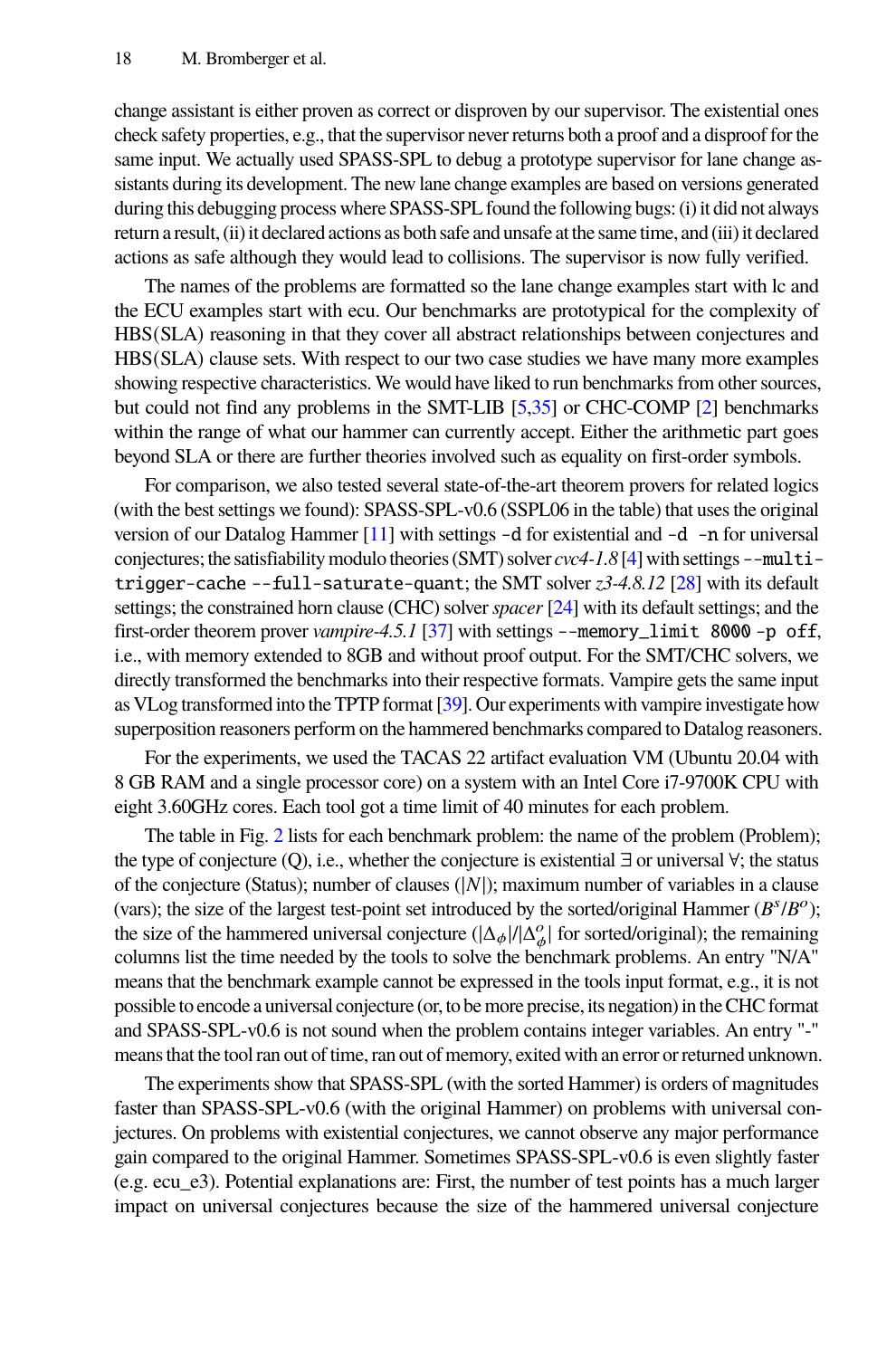increases exponentially with the number of test points. Second, our sorted Hammer needs to generate more abstracted theory facts than the original Hammer because the latter can reuse abstraction predicates for theory atoms that are identical upto variable renaming. The sorted Hammer can reuse the same predicate only if variables also range over the same sets of test points, which we have not yet implemented.

Compared to the other tools, SPASS-SPL is the only one that solves all problems in reasonable time. It is also the only solver that can decide in reasonable time whether a universal conjecture is *not* a consequence. This is not surprising because to our knowledge SPASS-SPL is the only theorem prover that implements a decision procedure for HBS(SLA). On the problems with existential conjectures, our tool-chain solves all of the problems in under a minute and with comparable times to the best tool for the problem. The only exception are problems that contain a lot of superfluous clauses, i.e., clauses that are not needed to confirm/refute the conjecture. The reason might be that VLog derives all facts for the input problem in a breadth-first way, which is not very efficient if there are a lot of superfluous clauses. Vampire coupled with our sorted Hammer returns the best results for those problems. Vampire performed best on the hammered problems among all first-order theorem provers we tested, including iProver [\[25\]](#page-21-11), E [\[38\]](#page-22-1), and SPASS [\[40\]](#page-22-2). We tested all provers in default theorem proving mode with adjusted memory limits. The experiments with the first-order provers showed that our hammer also works reasonably well for them, but they do not scale well if the size and the complexity of the universal conjectures increases. For problems with existential conjectures, the CHC solver spacer is often the best, but as a trade-off it is unable to handle universal conjectures. The instantiation techniques employed by cvc4 are good for proving some universal conjectures, but both SMT solvers seem to be unable to disprove conjectures.

### <span id="page-19-0"></span>**5 Conclusion**

We have presented an extension of our previous Datalog hammer [\[11\]](#page-20-2) supporting a more expressive input logic resulting in more elegant and more detailed supervisor formalizations, and through a soft typing discipline supporting more efficient reasoning. Our experiments show, compared to [\[11\]](#page-20-2), that our performance on existential conjectures is at the same level as SMT and CHC solvers. The complexity of queries we can handle in reasonable time has significantly increased, see Section [4,](#page-17-0) Figure [2.](#page-17-1) Still SPASS-SPL is the only solver that can prove and disprove universal queries. The file interface between SPASS-SPL and VLog has been replaced by a close coupling resulting in a more comfortable application.

Our contribution here solves the third point for future work mentioned in  $[11]$  although there is still room to also improve our soft typing discipline. In the future, we want SPASS-SPL to produce explications that prove that its translations are correct. Another direction is to exploit specialized Datalog expressions and techniques, e.g., aggregation and stratified negation, to increase the efficiency of our tool-chain and to lift some restrictions from our input formulas. Finally, our hammer can be seen as part of an overall reasoning methodology for the class of BS(LA) formulas which we presented in [\[12\]](#page-20-8). We will implement and further develop this methodology and integrate our Datalog hammer.

**Acknowledgments:** This work was funded by DFG grant 389792660 as part of [TRR 248](http://perspicuous-computing.science) [\(CPEC\),](http://perspicuous-computing.science) by BMBF in project [ScaDS.AI,](https://www.scads.de) and by the [Center for Advancing Electronics Dresden](https://cfaed.tu-dresden.de/) (cfaed). We thank our anonymous reviewers for their constructive comments.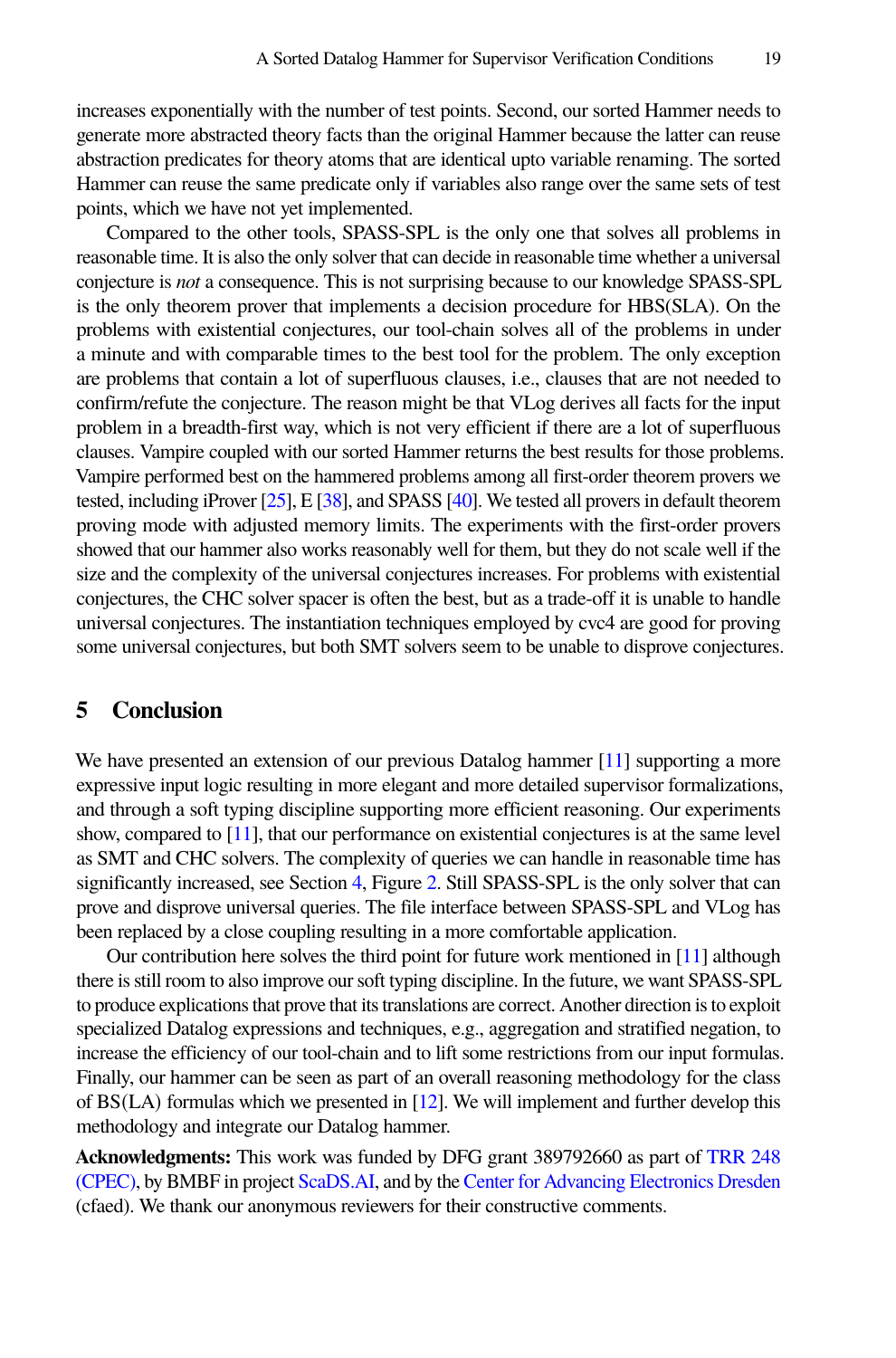# **References**

- <span id="page-20-3"></span>1. Abiteboul, S., Hull, R., Vianu, V.: Foundations of Databases. Addison Wesley (1994)
- <span id="page-20-13"></span>2. Angelis, E.D., K, H.G.V.: Constrained horn clauses (chc) competition (2022), <https://chc-comp.github.io/>
- <span id="page-20-7"></span>3. Bachmair, L., Ganzinger, H., Waldmann, U.: Refutational theorem proving for hierarchic first-order theories. Applicable Algebra in Engineering, Communication and Computing, AAECC **5**(3/4), 193–212 (1994)
- <span id="page-20-14"></span>4. Barrett, C., Conway, C., Deters, M., Hadarean, L., Jovanović, D., King, T., Reynolds, A., Tinelli, C.: CVC4. In: CAV, LNCS, vol. 6806 (2011)
- <span id="page-20-12"></span>5. Barrett, C.W., de Moura, L.M., Ranise, S., Stump, A., Tinelli, C.: The SMT-LIB initiative and the rise of SMT - (HVC 2010 award talk). In: Barner, S., Harris, I.G., Kroening, D., Raz, O. (eds.) Hardware and Software: Verification and Testing - 6th International Haifa Verification Conference, HVC 2010, Haifa, Israel, October 4-7, 2010. Revised Selected Papers. Lecture Notes in Computer Science, vol. 6504, p. 3. Springer (2010)
- <span id="page-20-11"></span>6. Baumgartner, P., Waldmann, U.: Hierarchic superposition revisited. In: Lutz, C., Sattler, U., Tinelli, C., Turhan, A., Wolter, F. (eds.) Description Logic, Theory Combination, and All That - Essays Dedicated to Franz Baader on the Occasion of His 60th Birthday. Lecture Notes in Computer Science, vol. 11560, pp. 15–56. Springer (2019)
- <span id="page-20-5"></span>7. Bjørner, N., Gurfinkel, A., McMillan, K.L., Rybalchenko, A.: Horn clause solvers for program verification. In: Beklemishev, L.D., Blass, A., Dershowitz, N., Finkbeiner, B., Schulte, W. (eds.) Fields of Logic and Computation II - Essays Dedicated to Yuri Gurevich on the Occasion of His 75th Birthday. Lecture Notes in Computer Science, vol. 9300, pp. 24–51. Springer (2015)
- <span id="page-20-0"></span>8. Böhme, S., Nipkow, T.: Sledgehammer: Judgement day. In: Giesl, J., Hähnle, R. (eds.) Automated Reasoning, 5th International Joint Conference, IJCAR 2010, Edinburgh, UK, July 16-19, 2010. Proceedings. Lecture Notes in Computer Science, vol. 6173, pp. 107–121. Springer (2010)
- <span id="page-20-9"></span>9. Bromberger, M., Dragoste, I., Faqeh, R., Fetzer, C., González, L., Krötzsch, M., Marx, M., Murali, H.K., Weidenbach, C.: Artifact for a sorted Datalog hammer for supervisor verification conditions modulo simple linear arithmetic (Jan 2022). <https://doi.org/10.5281/zenodo.5888272>
- <span id="page-20-10"></span>10. Bromberger, M., Dragoste, I., Faqeh, R., Fetzer, C., González, L., Krötzsch, M., Marx, M., Murali, H.K., Weidenbach, C.: A sorted Datalog hammer for supervisor verification conditions modulo simple linear arithmetic. CoRR **abs/2201.09769** (2022), <https://arxiv.org/abs/2201.09769>
- <span id="page-20-2"></span>11. Bromberger, M., Dragoste, I., Faqeh, R., Fetzer, C., Krötzsch, M., Weidenbach, C.: A Datalog hammer for supervisor verification conditions modulo simple linear arithmetic. In: Reger, G., Konev, B. (eds.) Frontiers of Combining Systems - 13th International Symposium, FroCoS 2021, Birmingham, United Kongdom, September 8-10, 2021. Proceedings. Lecture Notes in Computer Science, vol. 12941, pp. 3–24. Springer (2021)
- <span id="page-20-8"></span>12. Bromberger, M., Fiori, A., Weidenbach, C.: Deciding the bernays-schoenfinkel fragment over bounded difference constraints by simple clause learning over theories. In: Henglein, F., Shoham, S., Vizel, Y. (eds.) Verification, Model Checking, and Abstract Interpretation - 22nd International Conference, VMCAI 2021, Copenhagen, Denmark, January 17-19, 2021, Proceedings. Lecture Notes in Computer Science, vol. 12597, pp. 511–533. Springer (2021)
- <span id="page-20-4"></span>13. Carral, D., Dragoste, I., González, L., Jacobs, C., Krötzsch, M., Urbani, J.: VLog: A rule engine for knowledge graphs. In: Ghidini et al., C. (ed.) Proc. 18th Int. Semantic Web Conf. (ISWC'19, Part II). LNCS, vol. 11779, pp. 19–35. Springer (2019)
- <span id="page-20-6"></span>14. Cimatti, A., Griggio, A., Redondi, G.: Universal invariant checking of parametric systems with quantifier-free SMT reasoning. In: Proc. CADE-28 (2021), to appear
- <span id="page-20-1"></span>15. Downey, P.J.: Undecidability of presburger arithmetic with a single monadic predicate letter. Tech. rep., Center for Research in Computer Technology, Harvard University (1972)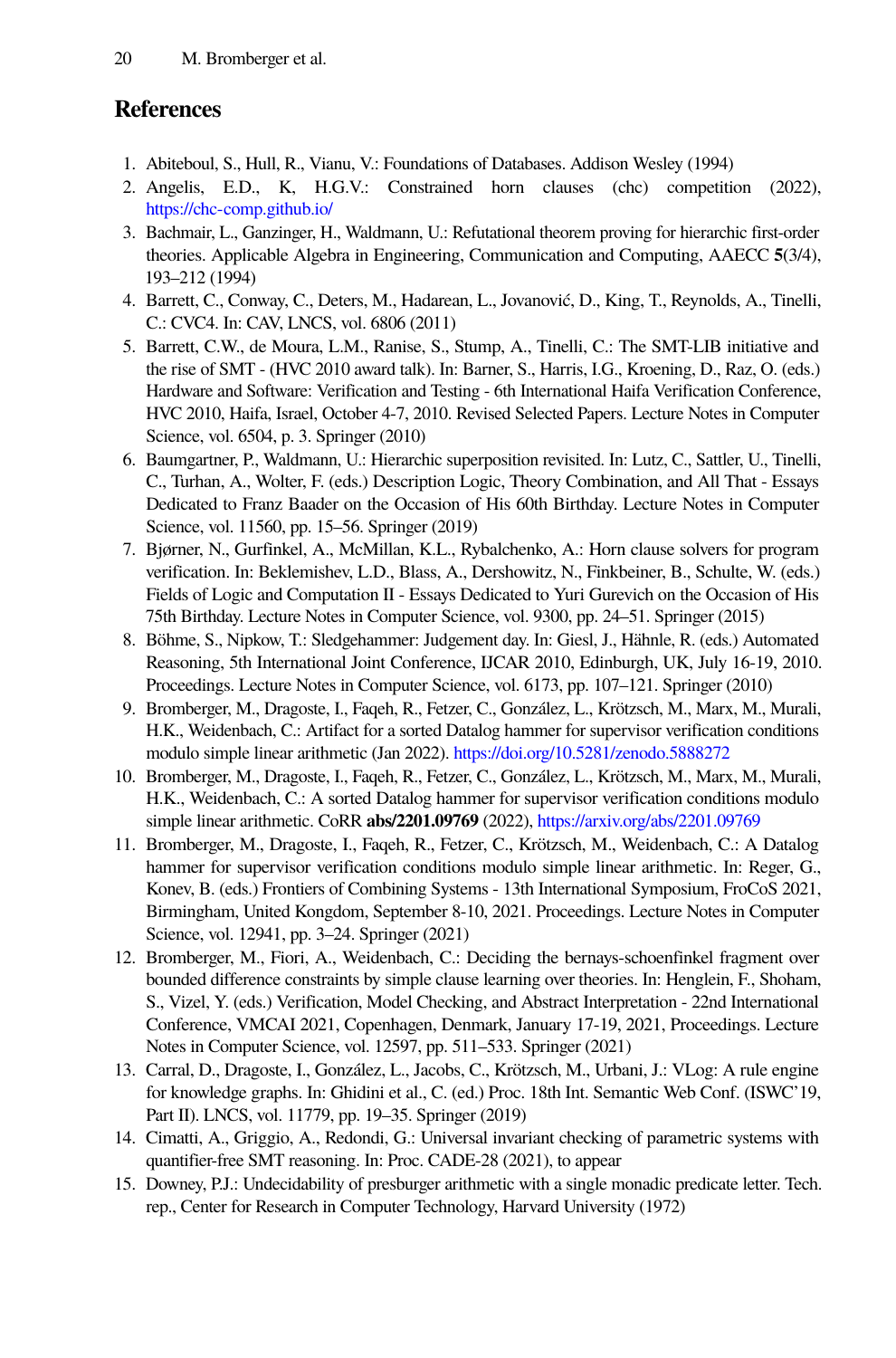- <span id="page-21-13"></span>16. Eiter, T., Gottlob, G., Mannila, H.: Disjunctive datalog. ACM Trans. Database Syst. **22**(3), 364–418 (1997)
- <span id="page-21-0"></span>17. Faqeh, R., Fetzer, C., Hermanns, H., Hoffmann, J., Klauck, M., Köhl, M.A., Steinmetz, M., Weidenbach, C.: Towards dynamic dependable systems through evidence-based continuous certification. In: Margaria, T., Steffen, B. (eds.) Leveraging Applications of Formal Methods, Verification and Validation: Engineering Principles - 9th International Symposium on Leveraging Applications of Formal Methods, ISoLA 2020, Rhodes, Greece, October 20-30, 2020, Proceedings, Part II. Lecture Notes in Computer Science, vol. 12477, pp. 416–439. Springer (2020)
- <span id="page-21-14"></span>18. Fiori, A., Weidenbach, C.: SCL with theory constraints. CoRR **abs/2003.04627** (2020), <https://arxiv.org/abs/2003.04627>
- <span id="page-21-3"></span>19. Ge, Y., de Moura, L.M.: Complete instantiation for quantified formulas in satisfiabiliby modulo theories. In: Computer Aided Verification, 21st International Conference, CAV 2009, Grenoble, France, June 26 - July 2, 2009. Proceedings. Lecture Notes in Computer Science, vol. 5643, pp. 306–320. Springer (2009)
- <span id="page-21-8"></span>20. Grebenshchikov, S., Lopes, N.P., Popeea, C., Rybalchenko, A.: Synthesizing software verifiers from proof rules. In: Vitek, J., Lin, H., Tip, F. (eds.) ACM SIGPLAN Conference on Programming Language Design and Implementation, PLDI '12, Beijing, China - June 11 - 16, 2012. pp. 405–416. ACM (2012)
- <span id="page-21-10"></span>21. Hillenbrand, T., Weidenbach, C.: Superposition for bounded domains. In: Bonacina, M.P., Stickel, M. (eds.) McCune Festschrift. LNCS, vol. 7788, pp. 68–100. Springer (2013)
- <span id="page-21-4"></span>22. Horbach, M., Voigt, M., Weidenbach, C.: On the combination of the bernays-schönfinkel-ramsey fragment with simple linear integer arithmetic. In: de Moura, L. (ed.) Automated Deduction - CADE 26 - 26th International Conference on Automated Deduction, Gothenburg, Sweden, August 6-11, 2017, Proceedings. Lecture Notes in Computer Science, vol. 10395, pp. 77–94. Springer (2017)
- <span id="page-21-2"></span>23. Horbach, M., Voigt, M., Weidenbach, C.: The universal fragment of presburger arithmetic with unary uninterpreted predicates is undecidable. CoRR **abs/1703.01212** (2017)
- <span id="page-21-18"></span>24. Komuravelli, A., Gurfinkel, A., Chaki, S.: SMT-based model checking for recursive programs. In: CAV. Lecture Notes in Computer Science, vol. 8559, pp. 17–34. Springer (2014)
- <span id="page-21-11"></span>25. Korovin, K.: iprover - an instantiation-based theorem prover for first-order logic (system description). In: Armando, A., Baumgartner, P., Dowek, G. (eds.) Automated Reasoning, 4th International Joint Conference, IJCAR 2008, Sydney, Australia, August 12-15, 2008, Proceedings. Lecture Notes in Computer Science, vol. 5195, pp. 292–298. Springer (2008)
- <span id="page-21-15"></span>26. Lewis, H.R.: Complexity results for classes of quantificational formulas. Journal of Compututer and System Sciences **21**(3), 317–353 (1980)
- <span id="page-21-5"></span>27. Loos, R., Weispfenning, V.: Applying linear quantifier elimination. The Computer Journal **36**(5), 450–462 (1993)
- <span id="page-21-17"></span>28. de Moura, L., Bjørner, N.: Z3: An efficient SMT solver. In: Tools and Algorithms for the Construction and Analysis of Systems, LNCS, vol. 4963 (2008)
- <span id="page-21-7"></span>29. de Moura, L.M., Bjørner, N.: Satisfiability modulo theories: introduction and applications. Communications of the ACM **54**(9), 69–77 (2011)
- <span id="page-21-6"></span>30. Nieuwenhuis,R., Oliveras, A., Tinelli,C.: Solving sat and sat modulotheories: From an abstract davis– putnam–logemann–loveland procedure to dpll(t). Journal of the ACM **53**, 937–977 (November 2006)
- <span id="page-21-1"></span>31. Nipkow, T., Paulson, L.C., Wenzel, M.: Isabelle/HOL — A Proof Assistant for Higher-Order Logic, LNCS, vol. 2283. Springer (2002)
- <span id="page-21-12"></span>32. Nonnengart, A., Weidenbach, C.: Computing small clause normal forms. In: Handbook of Automated Reasoning, pp. 335–367. Elsevier and MIT Press (2001)
- <span id="page-21-16"></span>33. Plaisted, D.A.: Complete problems in the first-order predicate calculus. Journal of Computer and System Sciences **29**, 8–35 (1984)
- <span id="page-21-9"></span>34. Ranise, S.: On the verification of security-aware e-services. Journal of Symbolic Compututation **47**(9), 1066–1088 (2012)